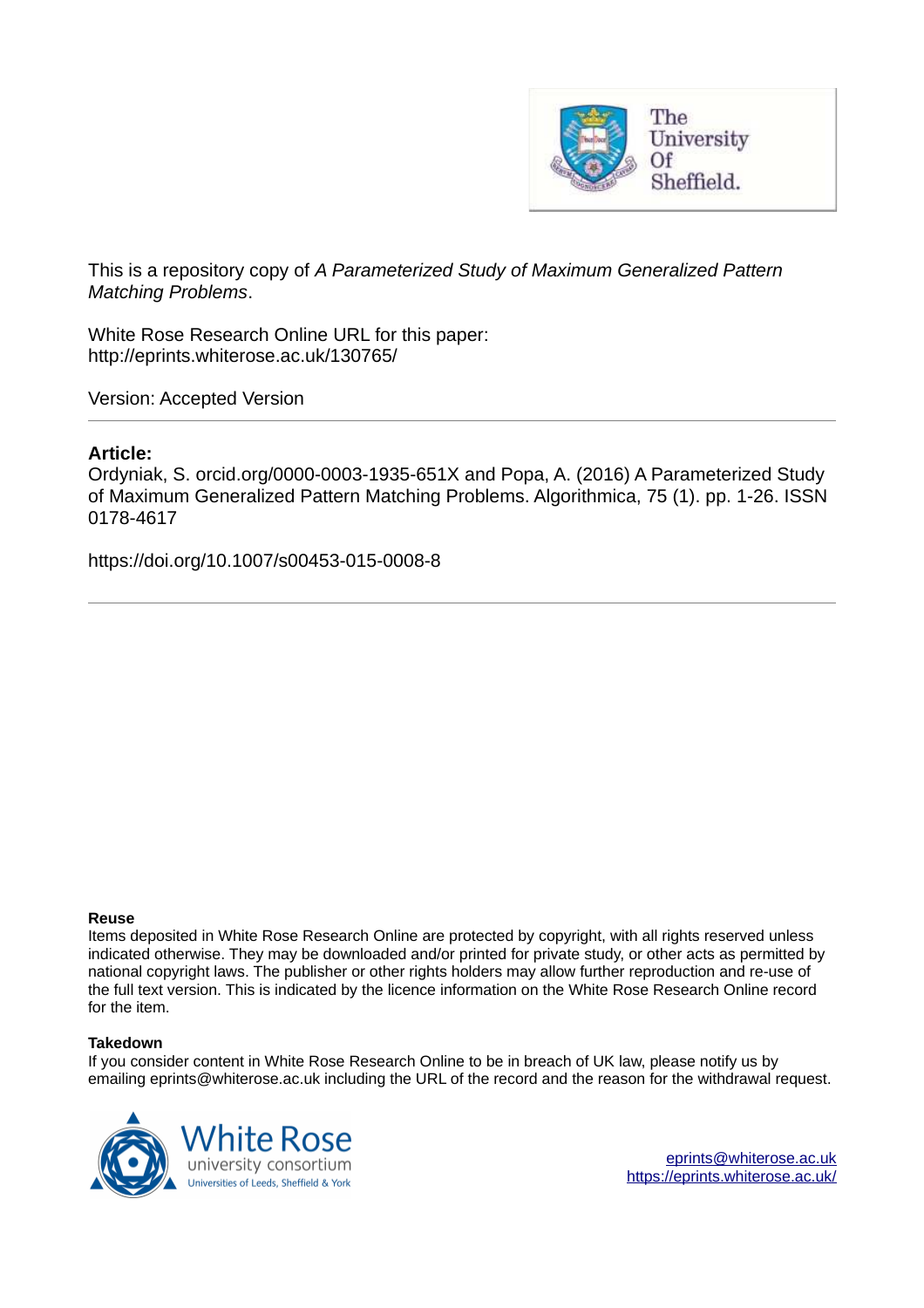# A Parameterized Study of Maximum Generalized Pattern Matching Problems

Sebastian Ordyniak · Alexandru Popa

the date of receipt and acceptance should be inserted later

Abstract The generalized function matching (GFM) problem has been intensively studied starting with [Ehrenfeucht and Rozenberg, Information Processing Letters, 1979]. Given a pattern p and a text t, the goal is to find a mapping from the letters of p to non-empty substrings of t, such that applying the mapping to p results in t. Very recently, the problem has been investigated within the framework of parameterized complexity [Fernau, Schmid, and Villanger, FSTTCS, 2013].

In this paper we study the parameterized complexity of the optimization variant of GFM (called Max-GFM), which has been introduced in [Amir and Nor, Journal of Discrete Algorithms, 2007]. Here, one is allowed to replace some of the pattern letters with some special symbols "?", termed wildcards or don't cares, which can be mapped to an arbitrary substring of the text. The goal is to minimize the number of wildcards used.

We give a complete classification of the parameterized complexity of Max-GFM and its variants under a wide range of parameterizations, such as, the number of occurrences of a letter in the text, the size of the text alphabet, the number of occurrences of a letter in the pattern, the size of the pattern alphabet, the maximum length of a string matched to any pattern letter, the number of wildcards and the maximum size of a string that a wildcard can be mapped to.

Keywords (Maximum) Generalized Pattern Matching · Parameterized Complexity

#### 1 Introduction

In the generalized function matching problem one is given a text  $t$  and a pattern  $p$ and the goal is to decide whether there is a match between  $p$  and  $t$ , where a single letter of the pattern is allowed to match multiple letters of the text (we say that  $p$ ) GF-matches t). For example, if the text is  $t = xyyx$  and the pattern is  $p = aba$ , then

Sebastian Ordyniak, Faculty of Informatics, Masaryk University, Brno, Czech Republic, Email: sordyniak@gmail.com · Alexandru Popa, School of Science and Technology, Nazarbayev University, E-mail: popa@fi.muni.cz

Corresponding Author: Sebastian Ordyniak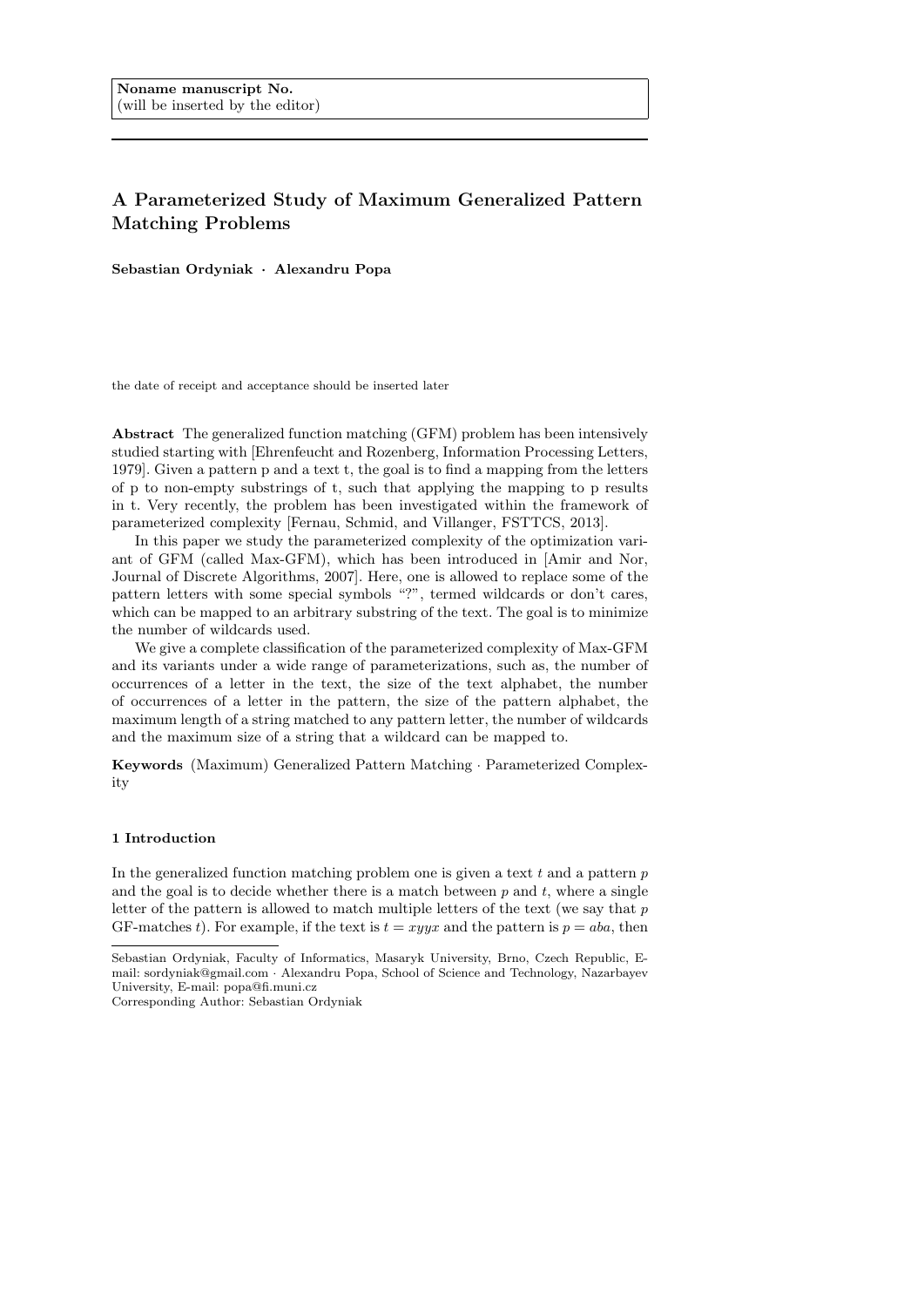a generalized function match (on short, GF-match) is  $a \to x, b \to yy$ , but if  $t = xyyz$ and  $p = aba$ , then there is no GF-match. If, moreover, the matching is required to be injective, then we term the problem generalized parameterized matching (GPM). In [1], Amir and Nor describe applications of GFM in various areas such as software engineering, image searching, DNA analysis, poetry and music analysis, or author validation. GFM is a computational problem whose variants appear in areas such as avoidable or unavoidable patterns [12], word equations [13] and the ambiguity of morphisms [11].

GFM has a long history starting from 1979. Ehrenfeucht and Rozenberg [7] show that GFM is NP-complete. Independently, Angluin [2,3] showed, at the same time as Rozenberg and Salomaa, but independently, that GFM is NP-complete. Angluin's paper received a lot of attention, especially in language theory and learning theory [16, 17, 20] (see [14] for a survey) but also in many other areas.

Recently, a systematic study of the classical complexity of a number of variants of GFM and GPM under various restrictions has been carried out [8, 18, 19]. It was shown that GFM and GPM remain NP-complete for many natural restrictions. Moreover, the study of GFM and its variants within the framework of parameterized complexity has recently been initiated [9].

In this paper we study the parameterized complexity of the optimization variant of GFM (called Max-GFM) and its variants, where one is allowed to replace some of the pattern letters with some special symbols "?", termed wildcards or don't cares, which can be mapped to an arbitrary substring of the text. The goal is to minimize the number of wildcards used. The problem was first introduced to the pattern matching community by Amir and Nor [1]. They show that if the pattern alphabet has constant size, then a polynomial algorithm can be found, but that the problem is NP-complete otherwise. Then, in [4], it is shown the NP-hardness of the GFM (without wildcards) and the NP-hardness of the GFM when the function  $f$  is required to be an injection (named GPM). More specifically, GFM is NP-hard even if the text alphabet is binary and each letter of the pattern is allowed to map to at most two letters of the text [4]. In the same paper it is given  $a \sqrt{OPT}$  approximation algorithm for the optimization variant of GFM where the goal is to search for a pattern  $p'$  that GF-matches  $t$  and has the smallest Hamming distance to p. In [5] the optimization versions of GFM and GPM are proved to be APX-hard.

Our results Before we discuss our results, we give formal definitions of the problems. In the following let t be a text over an alphabet  $\Sigma_t$  and let  $p = p_1 \dots p_m$  be a pattern over an alphabet  $\Sigma_p$ . We say that p *GF-matches* t if there is a function  $f: \Sigma_p \to \Sigma_t^+$  such that  $f(p_1) \dots f(p_m) = t$ . To improve the presentation we will sometimes abuse notation by writing  $f(p)$  instead of  $f(p_1)... f(p_m)$ . Let k be a natural number. We say that a pattern  $p\ k-GF-matches\ t$  if there is a pattern  $p'$  over alphabet  $\Sigma_p \cup \{?_1, \ldots, ?_k\}$  such that  $p'$  GF-matches t and  $p'$  can be obtained from  $p$  after replacing at most  $k$  occurrences of letters in  $p$  with any of the wildcards  $?_1, \ldots, ?_k.$ 

**Problem 1 (Maximum Generalized Function Matching)** Given a text  $t$ , a pattern  $p$ , and an integer  $k$ , decide whether  $p$   $k$ -GF-matches  $t$ .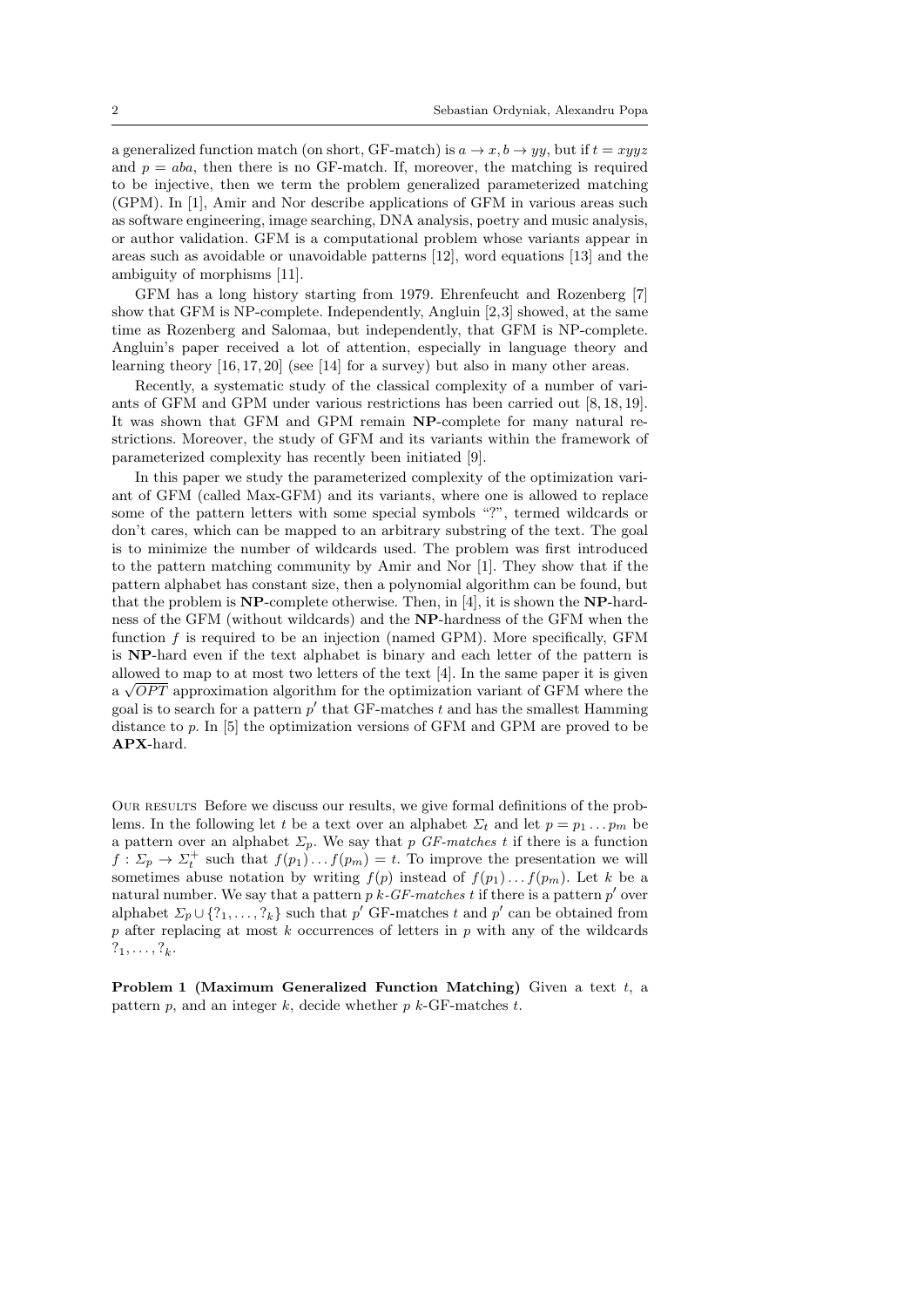The Max-GFM can be seen as the optimization variant of GFM in which we want to replace some of the pattern letters with special wildcard symbols, i.e., the symbols  $?_1, \ldots, ?_k$ , which can be mapped to any non-empty substring of the text.

We also study the Max-GPM problem. The only difference between Max-GPM and Max-GFM is that for Max-GPM the function  $f$  is required to be injective. The notions of GP-matching and k-GP-matching are defined in the natural way, e.g., we say a pattern p *GP-matches* a text t if p *GF-matches* t using an injective function.

In this paper we study the parameterized complexity of the two problems using a wide range of parameters:

- 1. maximum number of occurrences of a letter in the text  $\#\Sigma_t$ ;
- 2. maximum number of occurrences of a letter in the pattern  $\#\Sigma_p$ ;
- 3. size of the text alphabet  $|\Sigma_t|$ ;
- 4. size of the pattern alphabet  $|\Sigma_p|$ ;
- 5. the maximum length of a substring of the text that a letter of the pattern alphabet can be mapped to (i.e.,  $\max_i |f(p_i)|$ );
- 6. the number of wildcard letters  $\#?$ ;
- 7. the maximum length of a substring of the text that a wildcard can be mapped to, denoted by max  $|f(?)|$ .

Our results are summarized in Table 1. We verified the completeness of our results using a simple computer program. In particular, the program checks for every of the 128 possible combinations of parameters  $C$  that the table contains either: i) a superset of  $\mathcal C$  under which Max-GFM/GPM is hard (and thus, Max-GFM/GPM is hard if parameterized by  $\mathcal{C}$ ; or ii) a subset of  $\mathcal{C}$  for which Max- $GFM/GPM$  is fpt (and then we have an fpt result for the set of parameters  $C$ ). Since some of our results do not hold for both Max-GFM and Max-GPM, we carried out two separate checks, one for Max-GFM and one for Max-GPM.

| $\#\Sigma_t$ | $ \Sigma_t $ | $\#\Sigma_p$ | $\Sigma_p$ | $\max_i  f(p_i) $ | #?  | $\max  f(?) $ | Complexity                   |
|--------------|--------------|--------------|------------|-------------------|-----|---------------|------------------------------|
| par          | par          |              |            |                   |     |               | $FPT$ (Cor. 3)               |
|              | par          |              | par        | par               |     |               | $FPT$ (Th. 1)                |
|              | par          |              |            | par               |     |               | $FPT$ only GPM (Cor. 1)      |
|              |              | par          | par        | par               |     | par           | FPT $(Cor. 2)$               |
|              |              |              | par        | par               | par | par           | $FPT$ (Th. 2)                |
| par          |              | par          | par        | par               | par | $-$           | $W[1]-h$ (Th. 6)             |
| par          |              | par          | par        |                   | par | par           | $W[1]-h$ (Th. 5)             |
| par          |              | par          |            | par               | par | par           | $W[1]-h$ (Th. 7)             |
|              | par          | par          | par        |                   | par | par           | $W[1]$ - h ([9, Th. 2.])     |
|              |              | par          | par        | par               | par |               | $W[1]$ - h (Th. 3)           |
|              |              |              | par        | par               |     | par           | $W[1]$ - h (Th. 4)           |
|              | par          | par          |            | par               | par | par           | $para-NP-h (1, Cor. 1]),$    |
|              | par          | par          |            | par               |     |               | $para-NP-h$ only GFM $([8])$ |
|              |              | par          |            | par               |     |               | $para-NP-h$ only GPM $([8])$ |

Table 1 Parameterized Complexity of Max-GFM and Max-GPM .

The paper is organized as follows. In Section 2 we give preliminaries, in Section 3 we present our fixed-parameter algorithms and in Section 4 we show our hardness results.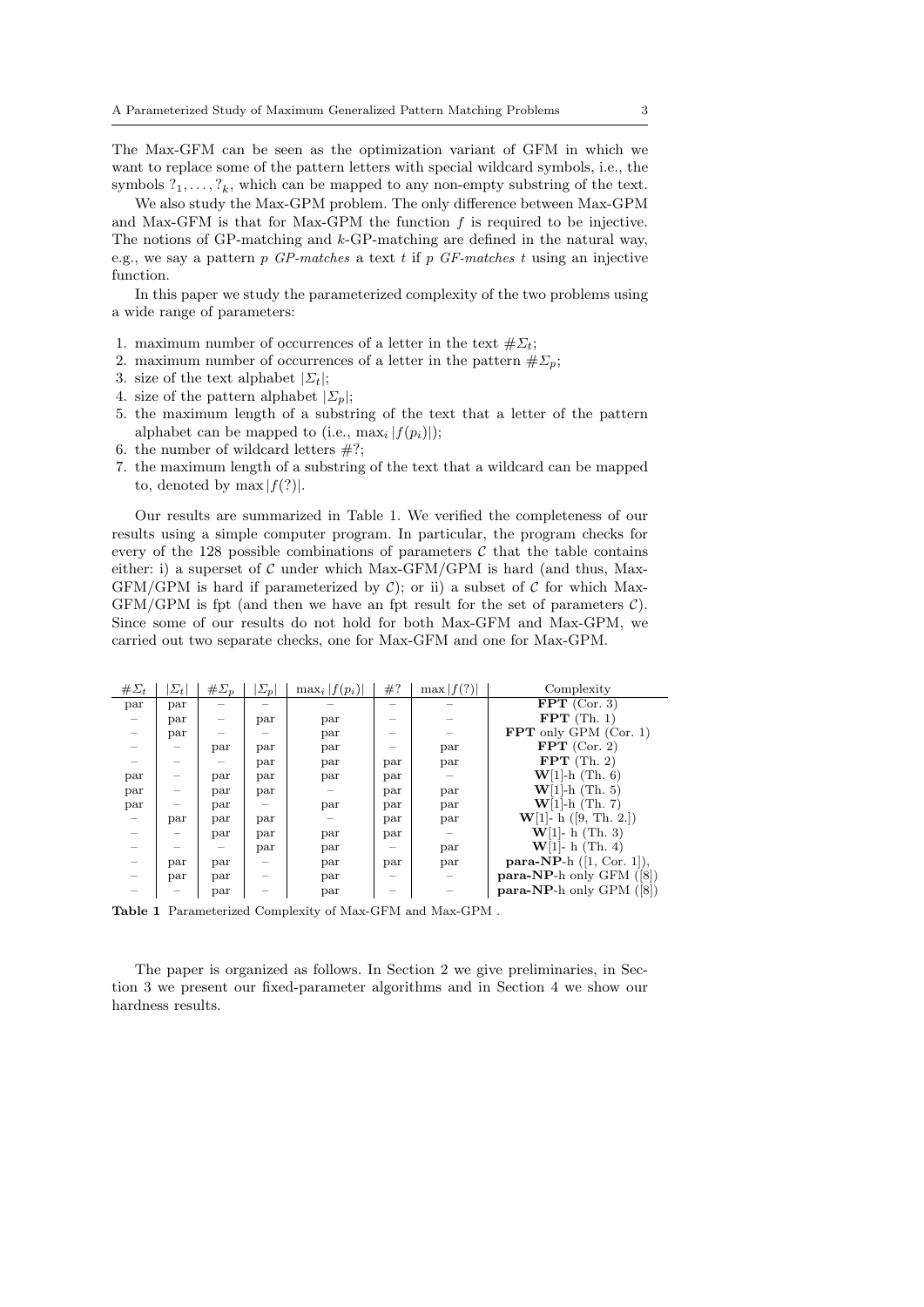#### 2 Preliminaries

We define the basic notions of Parameterized Complexity and refer to other sources [6, 10] for an in-depth treatment. A *parameterized problem* is a set of pairs  $\langle \mathbb{I}, k \rangle$ , the *instances*, where  $\mathbb{I}$  is the main part and k the *parameter*. The parameter is usually a non-negative integer. A parameterized problem is *fixed-parameter tractable (fpt)* if there exists an algorithm that solves any instance  $\langle \mathbb{I}, k \rangle$  of size n in time  $f(k)n^c$  where f is an arbitrary computable function and c is a constant independent of both  $n$  and  $k$ . **FPT** is the class of all fixed-parameter tractable parameterized problems. Because we focus on fixed-parameter tractability of a problem we will sometimes use the notation  $O^*$  to suppress exact polynomial dependencies, i.e., a problem with input size  $n$  and parameter  $k$  can be solved in time  $O^*(f(k))$  if it can be solved in time  $O(f(k)n^c)$  for some constant c.

Parameterized complexity offers a completeness theory, similar to the theory of NP-completeness, that allows the accumulation of strong theoretical evidence that some parameterized problems are not fixed-parameter tractable. This theory is based on a hierarchy of complexity classes  $\mathbf{FPT} \subseteq \mathbf{W}[1] \subseteq \mathbf{W}[2] \subseteq \mathbf{W}[3] \subseteq \cdots$ where all inclusions are believed to be strict. An *fpt-reduction* from a parameterized problem  $P$  to a parameterized problem  $Q$  is a mapping  $R$  from instances of  $P$  to instances of Q such that (i)  $\langle \mathbb{I}, k \rangle$  is a YES-instance of P if and only if  $\langle \mathbb{I}', k' \rangle =$  $R(\mathbb{I},k)$  is a YES-instance of Q, (ii) there is a computable function g such that  $k' \leq g(k)$ , and (iii) there is a computable function f and a constant c such that R can be computed in time  $O(f(k) \cdot n^c)$ , where *n* denotes the size of  $\langle \mathbb{I}, k \rangle$ .

For our hardness results we will often reduce from the following problem, which is well-known to be  $W[1]$ -complete [15].

Multicolored Clique *Instance:* A k-partite graph  $G = \langle V, E \rangle$  with a partition  $V_1, \ldots, V_k$  of V. *Parameter:* The integer k. *Question:* Are there nodes  $v_1, \ldots, v_k$  such that  $v_i \in V_i$  and  $\{v_i, v_j\} \in E$  for all i and j with  $1 \leq i < j \leq k$  (i.e. the subgraph of G induced by  $\{v_1, \ldots, v_k\}$ is a clique of size  $k$ ?

For our hardness proofs we will often make the additional assumptions that (1)  $|V_i| = |V_j|$  for every i and j with  $1 \leq i \leq j \leq k$  and (2)  $|E_{i,j}| = |E_{r,s}|$ for every i, j, r, and s with  $1 \leq i \leq j \leq k$  and  $1 \leq r \leq s \leq k$ , where  $E_{i,j} = \{ \{u, v\} \in E \mid u \in V_i \text{ and } v \in V_j \}$  for every i and j. To see that MULTIcolored Clique remains  $W[1]$ -hard under these additional restrictions we can reduce from MULTICOLORED CLIQUE to its more restricted version using a simple padding construction as follows. Given an instance  $\langle G, k \rangle$  of MULTICOLORED Clique we construct an instance of its more restricted version by adding edges (whose endpoints are new vertices) between parts (i.e.  $V_1, \ldots, V_k$ ) that do not already have the maximum number of edges between them and then adding isolated vertices to parts that do not already have the maximum number of vertices.

Even stronger evidence that a parameterized problem is not fixed-parameter tractable can be obtained by showing that the problem remains NP-complete even if the parameter is a constant. The class of these problems is called para-NP.

A *square* is a string consisting of two copies of the same (non-empty) string. We say that a string is *square-free* if it does not contain a square as a substring.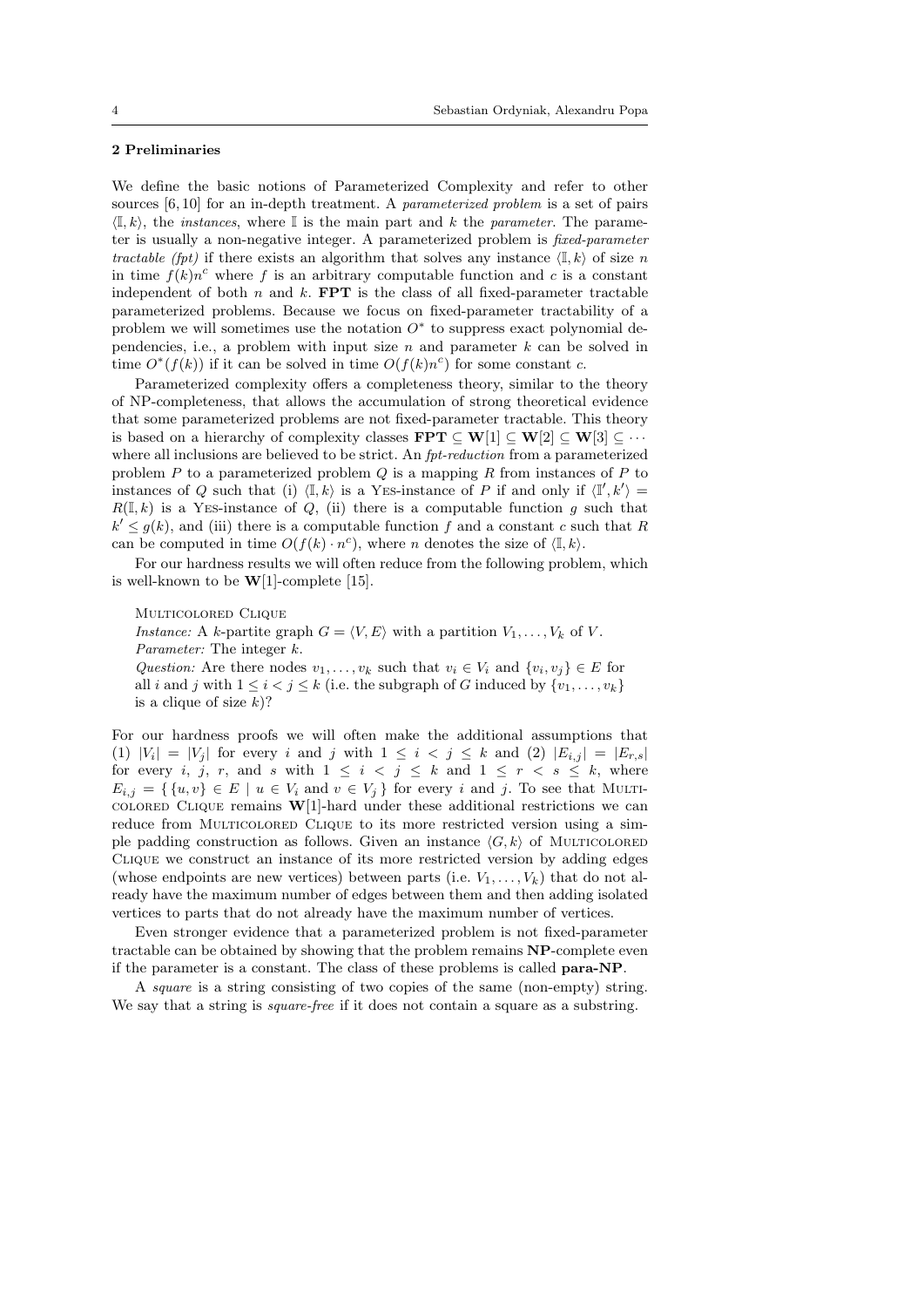#### 3 Fixed-parameter Tractable Variants

In this section we show our fixed-parameter tractability results for Max-GFM and Max-GPM. In particular, we show that Max-GFM and Max-GPM are fixedparameter tractable parameterized by  $|\Sigma_t|, |\Sigma_p|$ , and  $\max_i |f(p_i)|$ , and also parameterized by  $\#$ ?, max  $|f(?)|$ ,  $|\Sigma_p|$ , and max<sub>i</sub>  $|f(p_i)|$ . We start by showing fixedparameter tractability for the parameters  $|\Sigma_t|, |\Sigma_p|$ , and  $\max_i |f(p_i)|$ . We need the following lemma.

**Lemma 1** *Given a pattern*  $p = p_1 \dots p_m$  *over an alphabet*  $\Sigma_p$ *, a text*  $t = t_1 \dots t_n$  *over an alphabet*  $\Sigma_t$ , *a natural number q*, *and a function*  $f : \Sigma_p \to \Sigma_t^+$ , *then there is a polynomial time algorithm deciding whether* p q*-GF/GP-matches* t *using the function* f*.*

*Proof* If we are asked whether  $p$   $q$ -GP-matches t and f is not injective, then we obviously provide a negative answer. Otherwise, we use a dynamic programming algorithm that is similar in spirit to an algorithm in [4]. Let  $\Sigma_p = \{a_1, \ldots a_k\}$ . For every  $1 \leq i \leq m$  and  $1 \leq j \leq n$ , we define the function  $g(i, j)$  to be the Hamming  $GFM/GPM$ -similarity (i.e., m minus the minimum number of wildcards needed) between  $t_1t_2 \ldots t_j$  and  $p_1p_2 \ldots p_i$ . Then, we obtain the Hamming GFM/GPMsimilarity between p and t as  $g(m, n)$ . Consequently, if  $m - g(m, n) > q$ , we return No, otherwise we return Yes.

We now show how to recursively compute  $g(i, j)$ . If  $i = 0$ , we set  $g(i, j) = 0$ and if  $i \leq j$ , we set:

$$
g(i,j) = \max_{1 \leq k \leq j} \{ g(i-1,j-k) + I(t_{j-k+1} \dots t_j, f(p_i)) \}
$$

where  $I(s_1, s_2)$  is 1 if the strings  $s_1$ , and  $s_2$  are the same, and 0 otherwise.

We must first show that the dynamic programming procedure computes the right function and then that it runs in polynomial time. We can see immediately that  $g(0, i) = 0$  for all i because in this case the pattern is empty. The recursion step of  $g(i, j)$  has two cases: If  $t_{j-|f(p_i)|+1} \ldots t_j = f(p_i)$ , then it is possible to map  $p_i$  to  $f(p_i)$ , and we can increase the number of mapped letters by one. Otherwise, we cannot increase the Hamming GFM/GPM-similarity. However, we know that  $p_i$  has to be set to a wildcard and therefore we find the maximum of the previous results for different length substrings that the wildcard maps to.

It is straightforward to check that  $g(m, n)$  can be computed in cubic time. □

**Theorem 1** *Max-GFM and Max-GPM parameterized by*  $|\Sigma_t|, |\Sigma_p|$ , and  $\max_i |f(p_i)|$ *are fixed-parameter tractable.*

*Proof* Let p, t, and q be an instance of Max-GFM or Max-GPM, respectively. The pattern p q-GF/GP-matches t if and only if there is a function  $f: \Sigma_p \to \Sigma_t^+$  such that  $p \, q$ -GF/GP-matches t using f. Hence, to solve Max-GFM/Max-GPM, it is sufficient to apply the algorithm from Lemma 1 to every function  $f: \Sigma_p \to \Sigma_t^+$  that could possible contribute to a  $q$ -GF/GP-matching from p to t. Because there are at most  $(|\Sigma_t|)^{\max_i |f(p_i)|}$  such functions f and the algorithm from Lemma 1 runs in polynomial time, the running time of this algorithm is  $O^*((|\Sigma_t|)^{\max_i |f(p_i)|}^{|\Sigma_p|}),$ and hence fixed-parameter tractable in  $|\Sigma_t|, |\Sigma_p|$ , and  $\max_i |f(p_i)|$ . □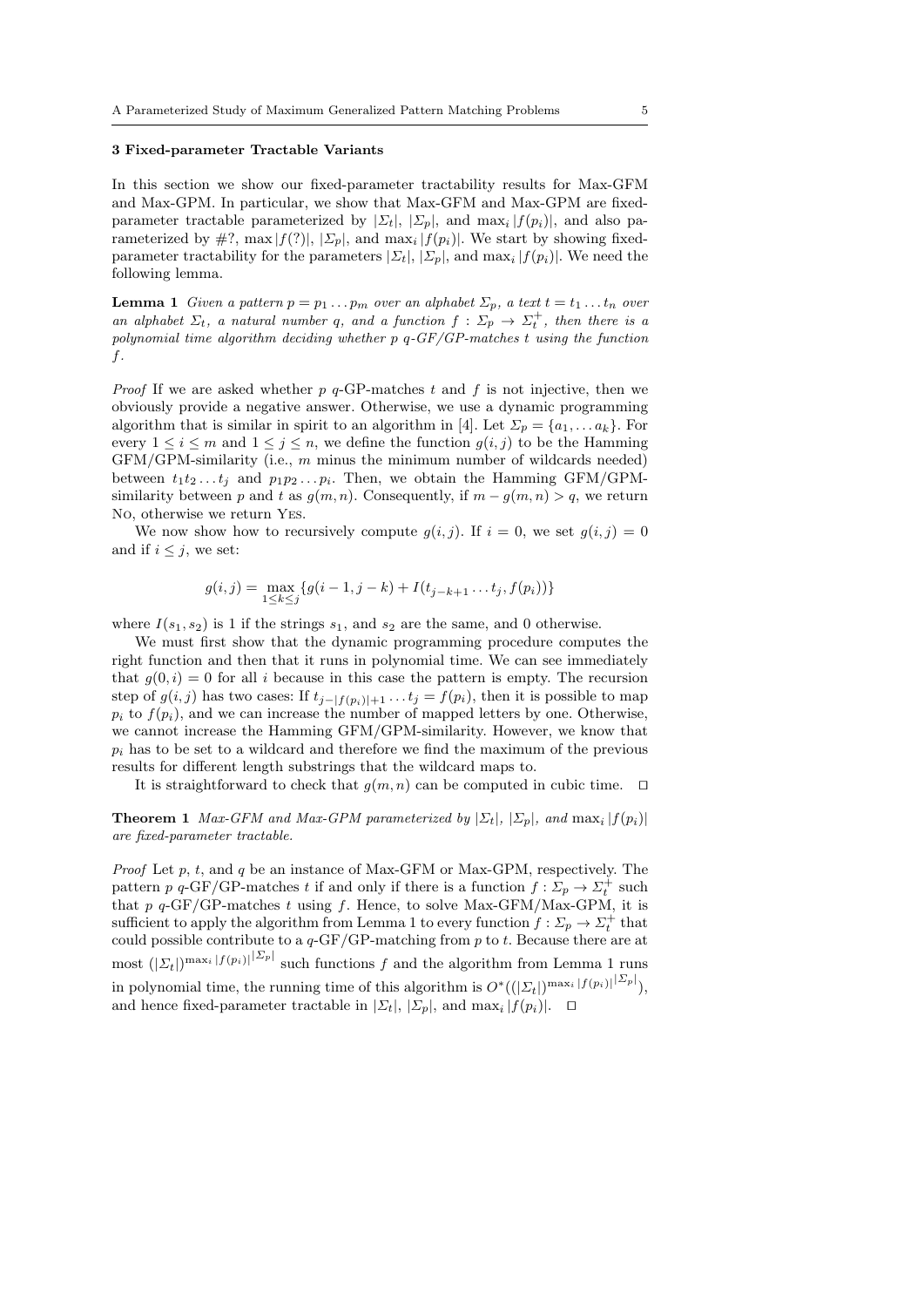Because in the case of Max-GPM it holds that if  $|\Sigma_t|$  and  $\max_i |f(p_i)|$  is bounded then also  $\Sigma_p$  is bounded by  $|\Sigma_t|^{\max_i |f(p_i)|}$ , we obtain the following corollary.

**Corollary 1** *Max-GPM parameterized by*  $|\Sigma_t|$  *and*  $\max_i |f(p_i)|$  *is fixed-parameter tractable.*

We continue by showing our second tractability result for the parameters  $|\Sigma_p|$ ,  $\max_i |f(p_i)|, \#?$ , and  $\max |f(?)|$ .

**Theorem 2** *Max-GFM and Max-GPM parameterized by*  $|\Sigma_p|$ ,  $\max_i |f(p_i)|$ ,  $\#?$ , max |f(?)|*, are fixed-parameter tractable.*

*Proof* Let p, t, and q be an instance of Max-GFM or Max-GPM, respectively.

Observe that if we could go over all possible functions  $f: \Sigma_p \to \Sigma_t^+$  that could possible contribute to a  $q-\text{GF/GP-matching}$  from p to t, then we could again apply Lemma 1 as we did in the proof of Theorem 1. Unfortunately, because  $|\Sigma_t|$  is not a parameter, the number of these functions cannot be bounded as easily any more. However, as we will show next it is still possible to bound the number of possible functions solely in terms of the parameters. In particular, we will show that the number of possible substrings of  $t$  that any letter of the pattern alphabet can be mapped to is bounded by a function of the parameters. Because also  $|\Sigma_p|$  is a parameter this immediately implies a bound (only in terms of the given parameters) on the total number of these functions.

Let  $c \in \Sigma_p$  and consider any q-GF/GP-matching from p to t, i.e., a text  $p' =$  $p'_1 \ldots p'_m$  of Hamming distance at most q to p and a function  $f: \Sigma_p \cup \{?_1, \ldots, ?_q\} \rightarrow$  $\Sigma_t^+$  such that  $f(p'_1) \dots f(p'_m) = t$ . Then either c does not occur in p' or c occurs in  $p'$ . In the first case we can assign to c any non-empty substring over the alphabet  $\Sigma_t$  (in the case of Max-GPM one additionally has to ensure that the non-empty substrings over  $\Sigma_t$  that one chooses for distinct letters in  $\Sigma_p$  are distinct). In the second case let  $p'_i$  for some i with  $1 \leq i \leq m$  be the first occurrence of c in p', let  $\bar{p}'_{i-1} = p'_1 \dots p'_{i-1}$ , and let  $\bar{p}_{i-1} = p_1 \dots p_{i-1}$ . Furthermore, for every  $b \in \Sigma_p \cup \{?_1, \ldots, ?_q\}$  and  $w \in (\Sigma_p \cup \{?_1, \ldots, ?_q\})^*$ , we denote by  $\#(b, w)$  the number of times b occurs in w. Then  $f(c) = t_{c_s+1} \dots t_{c_s+|f(c)|}$  where  $c_s = \sum_{j=1}^{i-1} |f(p'_j)|$ , which implies that the value of  $f(c)$  is fully determined by  $c_s$  and  $|f(c)|$ . Because the number of possible values for  $|f(c)|$  is trivially bounded by the parameters (it is bounded by  $\max_i |f(p_i)|$ , it remains to show that also  $c_s$  is bounded by the given parameters.

Because  $c_s = \sum_{j=1}^{i-1} |f(p'_j)| = (\sum_{b \in \Sigma_p \cup \{?_1, ..., ?_q\}} \#(b, \bar{p}'_{i-1}) |f(b)|)$ , we obtain that the value of  $c_s$  is fully determined by the values of  $\#(b, \overline{p}'_{i-1})$  and  $|f(b)|$  for every  $b \in \Sigma_p \cup \{?_1, \ldots, ?_q\}$ . For every  $? \in \{?_1, \ldots, ?_q\}$  there are at most 2 possible values for  $\#(?, \overline{p}'_{i-1})$  (namely 0 and 1) and there are at most max  $|f(?)|$  possible values for  $|f(?)|$ . Similarly, for every  $b \in \Sigma_p$  there are at most  $q + 1$  possible values for  $\#(b, \overline{p}_{i-1}')$  (the values  $\#(b, \overline{p}_{i-1}) - q, \ldots, \#(b, \overline{p}_{i-1}))$  and there are at most  $\max_i |f(p_i)|$  possible values for  $|f(b)|$ . Hence, the number of possible values for  $c_s$ is bounded in terms of the parameters, as required. ⊓⊔

Since  $|\Sigma_p|$  and  $\# \Sigma_p$  together bound  $\#$ ?, we obtain the following corollary.

Corollary 2 *Max-GFM and Max-GPM parameterized by*  $\# \Sigma_p$ ,  $|\Sigma_p|$ ,  $\max_i |f(p_i)|$ , *and*  $\max|f(?)|$  *are fixed-parameter tractable.*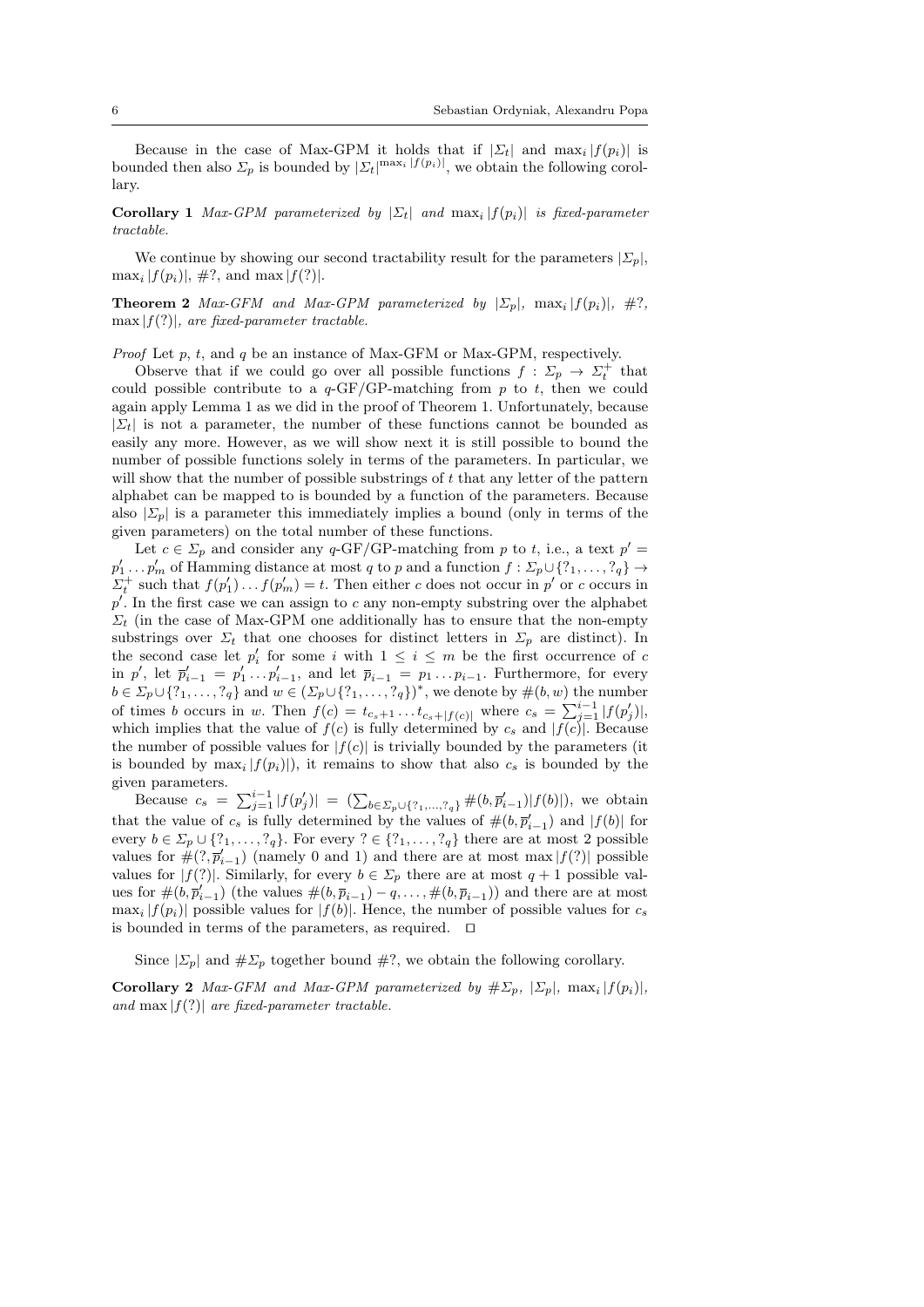Furthermore, because all considered parameters can be bounded in terms of the parameters  $\# \Sigma_t$  and  $|\Sigma_t|$ , we obtain the following corollary as a consequence of any of our above fpt-results.

Corollary 3 *Max-GFM and Max-GPM parameterized by*  $\# \Sigma_t$  *and*  $|\Sigma_t|$  *are fixedparameter tractable.*

#### 4 Hardness Results

In this section we give our hardness results for (Max-)GFM and (Max-)GPM. To show hardness for the different variants of (Max-)GFM and (Max-)GPM, we use a parameterized reduction from Multicolored Clique. For the remainder of this section we will assume that we are given an instance of MULTICOLORED CLIQUE, i.e., a k-partite graph  $G = (V, E)$  with partition  $V_1, \ldots, V_k$  of V. For every i and j with  $1 \leq i \leq k$  and  $1 \leq j \leq k$ , we denote by  $E_{i,j}$  the set  $\{ \{u, v\} \in E \mid u \in V_i \text{ and } v \in V_j \}.$ As stated in the preliminaries we can assume that  $|V_i| = n$  and  $|E_{i,j}| = m$  for every *i* and *j* with  $1 \leq i < j \leq k$ . We will also assume that  $V_i = \{v_1^i, \ldots, v_n^i\}$  and  $E_{i,j} = \{e_1^{i,j}, \ldots, e_m^{i,j}\}$ . For a vertex  $v \in V$  and j with  $1 \leq j \leq k$  we denote by  $E_j(v)$ the set of edges of G that are incident to v and whose other endpoint is in  $V_i$ .

We will employ two main types of reductions: (1) *vertex-type* reductions, where we "guess" the vertices of a k-clique of G and (2) *edge-type* reductions, where we "guess" the edges of a  $k$ -clique of  $G$ .

In the vertex-type reductions the pattern alphabet contains the letters  $\mathcal{V}_1, \ldots, \mathcal{V}_k$  and the reduction ensures that the set of vertices mapped to  $\mathcal{V}_1, \ldots, \mathcal{V}_k$ corresponds to a  $k$ -clique of  $G$ . This is achieved by forcing that for every pair  $i$  and j with  $1 \leq i < j \leq k$ , it holds that the vertices corresponding to the text mapped to  $V_i$  and  $V_j$  are the endpoints of an edge in  $E_{i,j}$ .

In the edge-type reductions the pattern alphabet contains the letters  $\mathcal{E}_{i,j}$  for every i and j with  $1 \le i \le k$  and  $1 \le j \le k$ . The reduction then ensures that each  $\mathcal{E}_{i,j}$  is mapped to some text representing an edge in  $E_{i,j}$  and that for every i with  $1 \leq i \leq k$ , all edges corresponding to the text mapped to any  $\mathcal{E}_{i,j}$  with  $j \neq i$  have the same endpoint in  $V_i$ . This then implies that the edges corresponding to the text mapped to all  $\mathcal{E}_{i,j}$  form a k-clique of G.

A common theme for all our reductions is that we often need to ensure that a certain substring of the pattern is mapped to exactly one of a list of substrings of the text. For instance, lets say we want that the letter  $p$  from the pattern is mapped to exactly one of the letters  $t_1, \ldots, t_n$  in the text. We often achieve this by using a substring of the form  $\#; t_1; t_2; \ldots t_n; \#$  in the text as well as a substring of the form  $\#L; p; R\#$  in the pattern. Here,  $\#$  and ; are special separator letters (in both the text and the pattern) such that the pattern letters  $#$  and; always have to be mapped to the text letters  $#$  and ;, respectively. Varying the lengths of the text to which the "dummy" letters  $L$  and  $R$  are mapped to now allows one to map  $p$  to any of the letters  $t_1, \ldots, t_n$ . Note that this way it would also be possible to map p to any substring of  $;t_1;t_2;...t_n;$ , however, any substring containing more than exactly one of  $t_1, \ldots, t_n$  also necessarily contains the separator; and the complete reduction ensures that the remaining occurrences of p cannot be mapped any more. Note that the details of the above construction vary depending on the considered parameters in the reduction. For instance, if either  $\max_i |f(p_i)|$  or  $\max |f(?)|$  are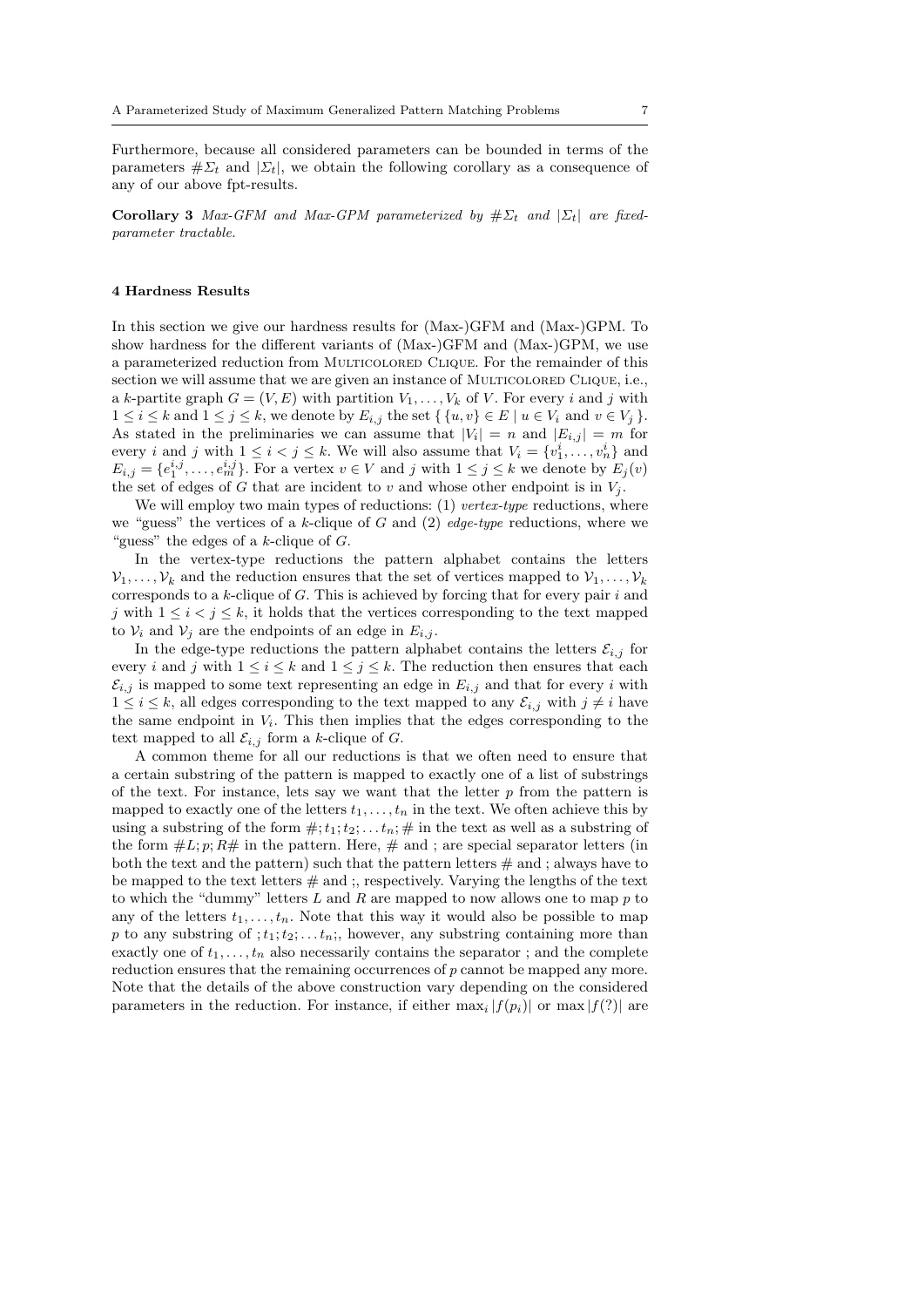bounded, the construction has to be adapted since it uses the property that L and R (or their wildcard replacements) can be mapped to arbitrary long substrings of the text. In these cases  $L$  and  $R$  are replaced by many (sometimes distinct) letters such that each of these letters can be either mapped to a substring of length one or two. By choosing the number of letters that are mapped to a substring of length two to the left and right of p appropriately, it is then still possible to "place" p over the required substring of the text.

To simplify and shorten the constructions, we will often use the following shortcuts:

- For an edge *e* ∈ *E* between  $v_i^i$  and  $v_s^j$  where  $1 \le i < j \le k$  and  $1 \le l$ , *s* ≤ *n*, we write  $\mathbf{vt}(e)$  to denote the text  $v_l^i@v_s^j$ .
- For a letter l of the text or pattern alphabet and  $i \in \mathbb{N}$ , we write  $\mathbf{rp}(l, i)$  to denote the text consisting of repeating the letter  $l$  exactly  $i$  times.
- For a symbol l, we write  $\text{enu}(l, i)$  to denote the text  $l_1 \cdots l_i$ .

To ease understanding, we decided to present our hardness results in increasing level of difficulty. The first two theorems use a reduction of the vertex-type with the first vertex-type reduction being slightly simpler than the second. The remaining theorems use a reduction of the edge-type and are again presented in increasing levels of difficulty.

**Theorem 3** *Max-GFM and Max-GPM are*  $W[1]$ -hard parameterized by  $\# \Sigma_p$ ,  $|\Sigma_p|$ ,  $\max_i |f(p_i)|$ *, and #? (even if*  $\max_i |f(p_i)| \leq 1$ *).* 

Let  $k' = 2\binom{k}{2}$ . We will show the theorem by constructing a text t and a pattern p from G and  $\overline{k}$  in polynomial time such that:

(C1) the parameters  $\# \Sigma_p$ ,  $[\Sigma_p]$ , and  $\#$ ? can be bounded by a function of k.

(C2) The following statements are equivalent: S1  $p k'\text{-GF/GP-matches } t;$ 

S2 p k'-GF/GP-matches t using a function f with  $\max_{p \in \Sigma_p} |f(p)| \leq 1$ ; S3 G has a k-clique.

We set  $\Sigma_t = \{;,\mathbf{0},\#, \mathcal{\%}\} \cup \{l_{i,j}, r_{i,j} \mid 1 \leq i < j \leq k\} \cup \{v^j_i \mid 1 \leq i \leq n \text{ and } 1 \leq j \leq k\}$ k } and  $\Sigma_p = \{ ;, \mathbb{Q}, \#, D \} \cup \{ \mathcal{V}_i \mid 1 \leq i \leq k \}.$ 

We define a preliminary text  $t'$  as follows.

$$
\#l_{1,2}; \mathbf{vt}(e_1^{1,2}); \cdots; \mathbf{vt}(e_m^{1,2}); r_{1,2} \# \cdots \# l_{1,k}; \mathbf{vt}(e_1^{1,k}); \cdots; \mathbf{vt}(e_m^{1,k}); r_{1,k} \n#l_{2,3}; \mathbf{vt}(e_1^{2,3}); \cdots; \mathbf{vt}(e_m^{2,3}); r_{2,3} \# \cdots \# l_{2,k}; \mathbf{vt}(e_1^{2,k}); \cdots; \mathbf{vt}(e_m^{2,k}); r_{2,k} \n\vdots \n\#l_{k-1,k}; \mathbf{vt}(e_1^{k-1,k}); \cdots; \mathbf{vt}(e_m^{k-1,k}); r_{k-1,k} \#
$$

We also define a preliminary pattern  $p'$  as follows.

$$
\#D; \mathcal{V}_1 @ \mathcal{V}_2; D \# \dots \# D; \mathcal{V}_1 @ \mathcal{V}_k; D \n\#D; \mathcal{V}_2 @ \mathcal{V}_3; D \# \dots \# D; \mathcal{V}_2 @ \mathcal{V}_k; D \n\vdots \n\#D; \mathcal{V}_{k-1} @ \mathcal{V}_k; D \#
$$

Informally, the text  $t'$  and the pattern  $p'$  ensure that for every pair i and j with  $1 \leq i < j \leq k$ , it holds that the vertices corresponding to the letters mapped to  $V_i$ and  $V_j$  are the endpoints of an edge in  $E_{i,j}$ , which implies that the set of vertices corresponding to the letters mapped to  $\mathcal{V}_1, \ldots, \mathcal{V}_k$  is a k-clique of G. To achieve this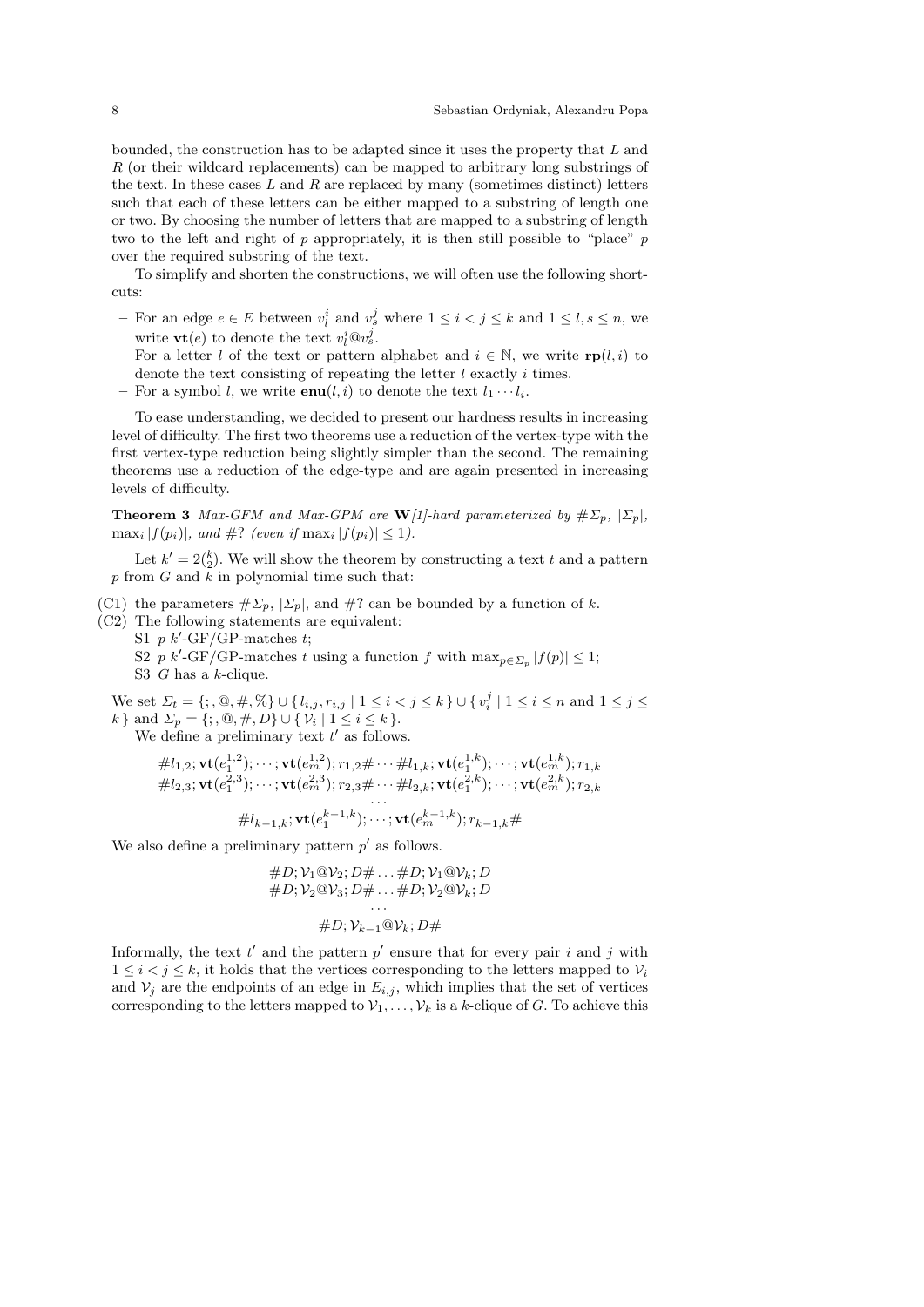we also need the text  $t''$  and the pattern  $p''$  (defined below) which ensure that the separator letters ;,  $\mathcal{Q}$ , and  $\#$  of the pattern must be mapped to the corresponding separator letters of the text and also that the letter D in  $\Sigma_p$  is mapped to % in  $\Sigma_t$  which in turn forces that the occurrences of D in  $p'$  are replaced by wildcards.

Let  $q = 2(k' + 1)$ . Then t is obtained by preceding t' with the text t'' defined as follows.

 $\#$ ;  $@{\mathbf{rp}}(\%, q)$ 

Similarly,  $p$  is obtained by preceding  $p'$  with the text  $p''$  defined as follows.

 $\#$ ;  $@{\mathbf{rp}}(D,q)$ 

This completes the construction of  $t$  and  $p$ . Clearly,  $t$  and  $p$  can be constructed from G and k in fpt-time (even polynomial time). Furthermore, because  $\#\Sigma_n =$  $q + k' = 2(k' + 1) + k' = 3k' + 1, |\Sigma_p| = k + 4$ , and  $\#$ ? = k', condition (C1) above is satisfied. To show the remaining condition (C2), we need the following intermediate lemmas.

Lemma 2 *If* G *has a* k*-clique, then* p k′ *-GF/GP-matches to* t *using a function* f *with*  $\max_{p\in\Sigma_p}|f(p)|\leq 1.$ 

*Proof* Because every GP-matching is also a GF-matching, it is sufficient to show that  $p \; k'$ -GP-matches to  $t$ .

Let  $\{v_{h_1}^1, \ldots, v_{h_k}^k\}$  be the vertices and  $\{e_{h_{i,j}}^{i,j} \mid 1 \leq i < j \leq k\}$  be the edges of a k-clique of G with  $1 \leq h_j \leq n$  and  $1 \leq h_{i,j} \leq m$  for every i and j with  $1 \leq i < j \leq k$ . We put k' wildcards on the last k' occurrences of D in p. Informally, these wildcards are mapped in such a way that for every  $1 \leq i \leq j \leq k$  the substring ;  $V_i @ V_j$ ; of the pattern p is mapped to the substring ;  $\mathbf{vt}(e_{h_{i,j}}^{i,j})$ ; of the text t. More formally, for i and j with  $1 \leq i < j \leq k$  let  $q = (\sum_{o=1}^{o \leq i} (k - o)) + j$ . We map the wildcard on the 2(q − 1)-th occurrence of the letter  $\overline{D}$  in p' with the text  $l_{i,j}; \textbf{vt}(e_1^{i,j}); \cdots; \textbf{vt}(e_{h_{i,j}-1}^{i,j})$  and similarly we map the wildcard on the  $(2(q-1)+1)$ th occurrence of the letter D in  $p'$  with the text  $\mathbf{vt}(e_{h_{i,j}+1}^{i,j}); \dots; \mathbf{vt}(e_{m}^{i,j}); r_{i,j}.$  Note that in this way every wildcard is mapped to a non-empty substring of  $t$  and no two wildcards are mapped to the same substring of t, as required.

We then define the k'-GP-matching function f as follows:  $f( ; ) = ;$ ,  $f(@) = @$ ,  $f(\#)=\#, f(\mathcal{V}_i)=v^i_{h_i}, f(D)=\%$ , for every i and  $h_i$  with  $1 \leq i \leq k$  and  $1 \leq h_i \leq n$ . It is straightforward to check that  $f$  together with the mapping for the wildcards  $k'$ -GP-matches p to t. □

**Lemma 3** Let f be a function that k'-GF-matches p to t, then:  $f($ ;  $) =$ ;  $f($   $) = \mathbb{Q}$ ,  $f(\#) = \#$ , and  $f(D) = \%$ . Moreover, all wildcards have to be placed on all the k' *occurrences of* D *in* p ′ *.*

*Proof* We first show that  $f(D) = \%$ . Observe that the string t' is square-free (recall the definition of square-free from Section 2). It follows that every two consecutive occurrences of pattern letters in  $p''$  have to be mapped to a substring of  $t''$ . Because there are  $2(k'+1)$  occurrences of D in p'' it follows that at least two consecutive occurrences of  $D$  in  $p''$  are not replaced with wildcards and hence  $D$  has to be mapped to a substring of  $t''$ . Furthermore, since all occurrences of  $D$  are at the end of  $p''$ , we obtain that D has to be mapped to  $\%$ , as required. Because all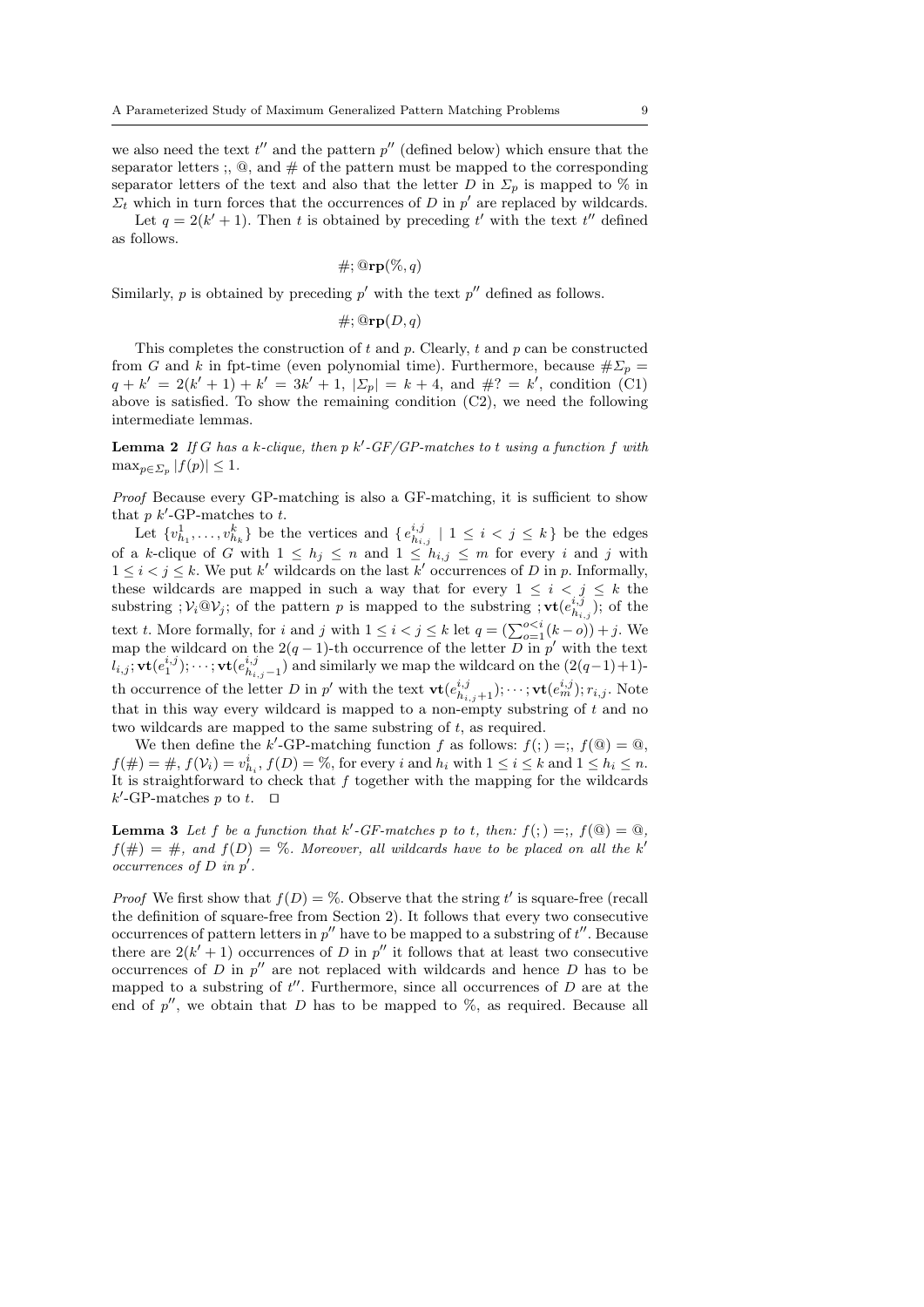occurrences of D in  $p'$  have to be mapped to substrings of  $t'$  and  $t'$  does not contain the letter  $\%$ , it follows that all the  $k'$  occurrences of D in  $p'$  have to be replaced by wildcards. Since we are only allowed to use at most  $k'$  wildcards, this shows the second statement of the lemma. Since no wildcards are used to replace letters in  $p''$  it now easily follows that  $f($ ;  $) =$ ;,  $f$ ( $\textcircled{a}$ ) =  $\textcircled{a}$  and  $f$ ( $\#$ ) =  $\#$ . □

### **Lemma 4** If  $p$   $k'$ -GF/GP-matches to t, then G has a k-clique.

*Proof* Because every GP-matching is also a GF-matching, it is sufficient to show the statement given a  $k'$ -GF-matching of p to t.

Let f be a function that  $k'$ -GF-matches p to t. We start by showing that  $|f(\mathcal{V}_i)| = 1$  for every i with  $1 \leq i \leq k$ . Suppose for a contradiction that this is not the case, i.e., there is an h with  $1 \leq h \leq k$  such that  $|f(\mathcal{V}_h)| > 1$ . Because of Lemma 3, we know that  $f(\#)=\#$ ,  $f(\mathbb{Q})=\mathbb{Q}$  and  $f($ ;  $)=$ ; and that no occurrence of  $\#$ ,  $\omega$  and ;, respectively, in p is replaced by a wildcard. Since the number of occurrences of  $\#$  in t is equal to the number of occurrences of  $\#$  in p, we obtain that the *i*-th occurrence of  $\#$  in p is mapped to the *i*-th occurrence of  $\#$  in t. Consequently, for every i and j with  $1 \leq i < j \leq k$ , we obtain that the substring  $; \mathcal{V}_i \mathbb{Q} \mathcal{V}_j$ ; is mapped to a substring of the string  $l_{i,j}$ ;  $\mathbf{vt}(e_1^{i,j})$ ;  $\cdots$ ;  $\mathbf{vt}(e_m^{i,j})$ ;  $r_{i,j}$  in t. Moreover, because  $f(\mathcal{Q}) = \mathcal{Q}$  and  $f($ ;  $) =$ ; it follows that if  $|f(\mathcal{V}_i)| > 1$  then the string  $f(\mathcal{V}_i)$  contains at least one character  $v_l^i$  and at least one character  $v_s^j$  for some l and s with  $1 \leq l, s \leq n$  and the analogous property holds for  $V_i$ . Consequently, if  $|f(\mathcal{V}_h)| > 1$  then for every i with  $1 \leq i \leq k$ , the string  $f(\mathcal{V}_h)$  has to contain at least one character  $v_l^i$  for some l with  $1 \leq l \leq m$ , contradicting the fact that for every i and j with  $1 \leq i < j \leq k$  the string  $; \mathcal{V}_i \mathbb{Q} \mathcal{V}_j$ ; is mapped to a substring of  $l_{i,j}$ ;  $\mathbf{vt}(e_1^{i,j})$ ;  $\cdots$ ;  $\mathbf{vt}(e_m^{i,j})$ ;  $r_{i,j}$ . This shows that  $|f(\mathcal{V}_i)| = 1$  for every i with  $1 \leq i \leq k$ .

We now claim that the set  $\{f(\mathcal{V}_i) \mid 1 \leq i \leq k\}$  is a k-clique of G. Recall that from the above argumentation, we obtained that for every  $i$  and  $j$  with  $1 \leq i \leq j \leq k$  the substring  $\mathcal{V}_i \mathbb{Q} \mathcal{V}_j$  is mapped to a substring of the string  $l_{i,j}$ ;  $\mathbf{vt}(e_1^{i,j})$ ;  $\cdots$ ;  $\mathbf{vt}(e_m^{i,j})$ ;  $r_{i,j}$  in t. Because  $f(\mathbf{Q}) = \mathbf{Q}$  and no occurrence of  $\mathbf{Q}$  is replaced by a wildcard and furthermore  $|f(V_i)| = 1$  for every i with  $1 \leq i \leq k$ , we obtain that both  $V_i$  and  $V_j$  are mapped to some letter  $v_l^i$  and  $v_s^j$  for some l and s with  $1 \leq l, s \leq n$  such that  $\{v_l^i, v_s^j\} \in E$ . Hence,  $\{f(v_i) \mid 1 \leq i \leq k\}$  is a k-clique of G. ⊓⊔

Condition (C2) can now be obtained as follows: Lemma 2 shows the implication from S3 to S2, Lemma 4 shows the implication from S1 to S3, and the implication from S2 to S1 is trivially satisfied. This concludes the proof of Theorem 3.

**Theorem 4** *Max-GFM and Max-GPM are*  $W/1$ *-hard parameterized by*  $|\Sigma_p|$ *,*  $\max_i |f(p_i)|$ , and  $\max|f(?)|$  *(even if*  $\max_i |f(p_i)| \leq 1$  *and*  $\max|f(?)| \leq 2$ *).* 

Let  $q = \binom{k}{2}(8(m-1))$ . We will show the theorem by constructing a text t and a pattern  $p$  from  $G$  and  $k$  in polynomial time such that the following conditions hold:

- (C1) the parameter  $|\mathcal{L}_p|$  can be bounded by a function of k.
- (C2) The following statements are equivalent:
	- S1  $p \frac{q}{\text{GF/GP-matches}} t$ ;
		- S2 p q-GF/GP-matches t using a function f with  $\max_{p \in \Sigma_p} |f(p)| \leq 1$  and  $\max |f(?)| \leq 2;$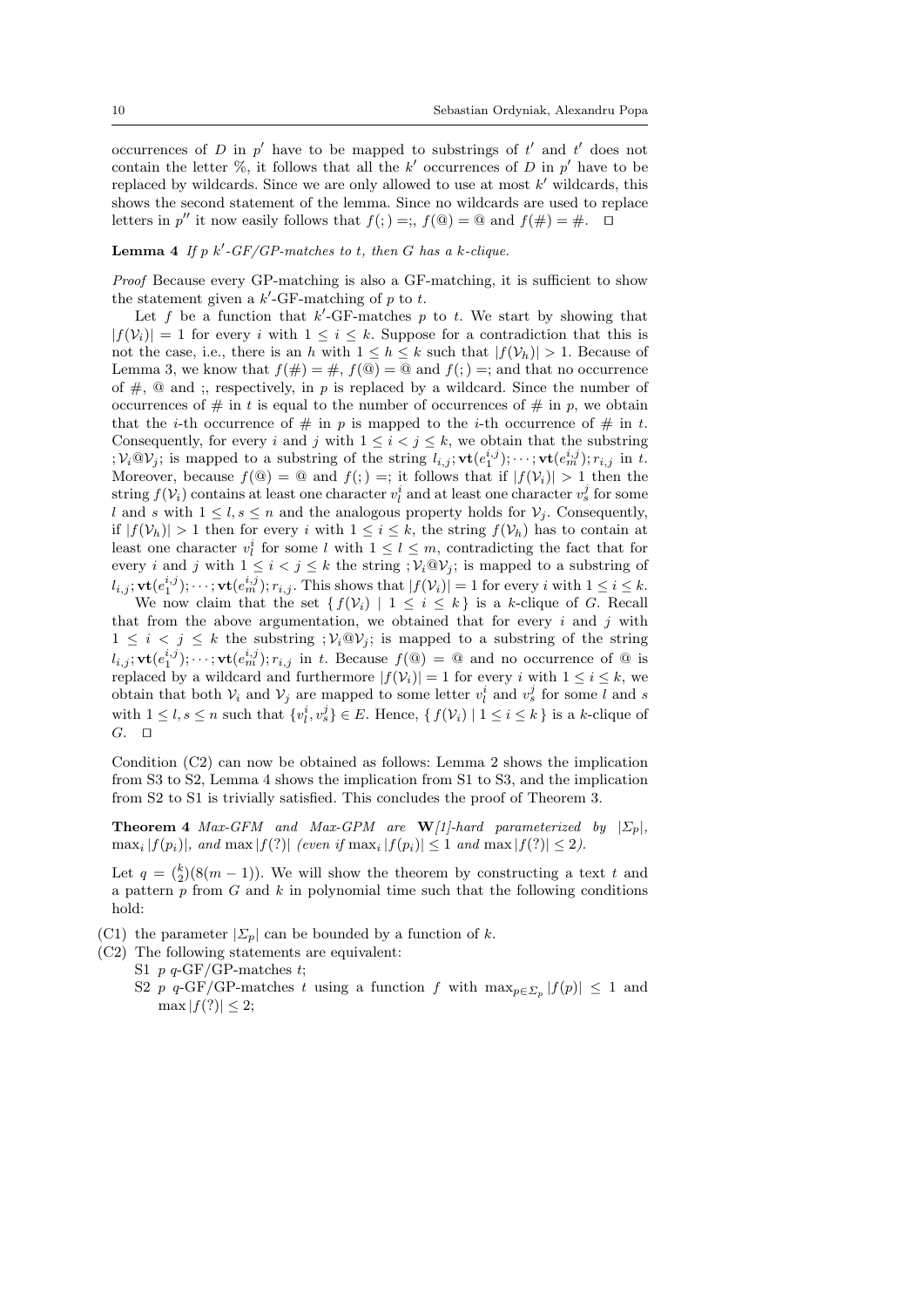S3 G has a k-clique.

We set  $\Sigma_t = \{; , \mathbf{0}, \#, \diamondsuit, \mathcal{N}\} \cup \{v_i^j \mid 1 \leq i \leq n \text{ and } 1 \leq j \leq k\} \cup \{l_x^{i,j}, r_x^{i,j} \mid 1 \leq i < j \leq k\}$  $j \leq k$  and  $1 \leq x \leq 4(m-1)$  } and  $\Sigma_p = \{ ;, \mathbb{Q}, \#, \Diamond \} \cup \{ \mathcal{V}_i \mid 1 \leq i \leq k \}.$ We first define a preliminary text  $t'$  as follows.

$$
\# \mathbf{enu}(l^{1,2}, 4(m-1)); \mathbf{vt}(e_1^{1,2}); \cdots; \mathbf{vt}(e_m^{1,2}); \mathbf{enu}(r^{1,2}, 4(m-1)) \# \cdots \n\# \mathbf{enu}(l^{1,k}, 4(m-1)); \mathbf{vt}(e_1^{1,k}); \cdots; \mathbf{vt}(e_m^{1,k}); \mathbf{enu}(r^{1,k}, 4(m-1)) \n\# \mathbf{enu}(l^{2,3}, 4(m-1)); \mathbf{vt}(e_1^{2,3}); \cdots; \mathbf{vt}(e_m^{2,3}); \mathbf{enu}(r^{2,3}, 4(m-1)) \# \cdots \n\# \mathbf{enu}(l^{2,k}, 4(m-1)); \mathbf{vt}(e_1^{2,k}); \cdots; \mathbf{vt}(e_m^{2,k}); \mathbf{enu}(r^{2,k}, 4(m-1)) \cdots
$$

$$
\#\mathbf{enu}(l^{k-1,k},4(m-1));\mathbf{vt}(e_1^{k-1,k});\cdots;\mathbf{vt}(e_m^{k-1,k});\mathbf{enu}(r^{k-1,k},4(m-1))\#
$$

We also need to define a preliminary pattern  $p'$  as follows.

$$
\begin{array}{l}\n\#\mathbf{rp}(\diamondsuit, 4(m-1)); \mathcal{V}_1 @ \mathcal{V}_2; \mathbf{rp}(\diamondsuit, 4(m-1)) \# \dots \\
\quad + \mathbf{rp}(\diamondsuit, 4(m-1)); \mathcal{V}_1 @ \mathcal{V}_k; \mathbf{rp}(\diamondsuit, 4(m-1)) \\
\quad + \mathbf{rp}(\diamondsuit, 4(m-1)); \mathcal{V}_2 @ \mathcal{V}_3; \mathbf{rp}(\diamondsuit, 4(m-1)) \# \dots \\
\quad + \mathbf{rp}(\diamondsuit, 4(m-1)); \mathcal{V}_2 @ \mathcal{V}_k; \mathbf{rp}(\diamondsuit, 4(m-1)) \\
\quad \dots \\
\quad + \mathbf{rp}(\diamondsuit, 4(m-1)); \mathcal{V}_{k-1} @ \mathcal{V}_k; \mathbf{rp}(\diamondsuit, 4(m-1)) \# \\
\end{array}
$$

Observe that the construction is similar to the construction in the proof of Theorem 3 in that it is a vertex-type reduction. Hence, again the text  $t'$  and the pattern  $p'$  ensure that for every pair i and j with  $1 \leq i < j \leq k$ , it holds that the vertices corresponding to the letters mapped to  $\mathcal{V}_i$  and  $\mathcal{V}_j$  are the endpoints of an edge in  $E_{i,j}$ , which implies that the set of vertices corresponding to the letters mapped to  $\mathcal{V}_1, \ldots, \mathcal{V}_k$  is a k-clique of G. However, this time both  $\max_i |f(p_i)|$  and  $\max |f(?)|$ are bounded by the parameter, in fact  $\max_i |f(p_i)| \leq 1$  and  $\max |f(?)| \leq 2$ . It is hence not possible to place a single letter (in the previous construction we used the letter D for that purpose) to the left and the right of the occurrences of  $\mathcal{V}_1, \ldots, \mathcal{V}_k$ . Instead of the single letter D, we use many occurrences of the letter  $\diamond$  that have to be replaced by wildcards, which are then in turn mapped to substrings of length either one or two. Adjusting the number of these wildcards that are mapped to substrings of length one or two, respectively, then allows the flexibility required to properly map the letters  $\mathcal{V}_1, \ldots, \mathcal{V}_k$ .

To ensure that the separator letters  $\diamond$ ,  $\vdots$ ,  $\circledcirc$ , and  $\#$  of the pattern must be mapped to the corresponding separator letters of the text, which in the case of the letter  $\diamond$  also ensures that all occurrences of  $\diamond$  in  $p'$  are replaced by wildcards, t and p are obtained after preceding  $t'$  and  $p'$  with the following text.

$$
\mathbf{rp}(\diamondsuit, 2q+1)\mathbf{rp}(; 2q+1)\mathbf{rp}(\mathbf{Q}, 2q+1)\mathbf{rp}(\#, 2q+1)
$$

This completes the construction of  $t$  and  $p$ . Clearly,  $t$  and  $p$  can be constructed from G and k in fpt-time (even polynomial time). Furthermore,  $|\Sigma_p| = k + 4$  showing condition  $(C1)$ . It remains to show condition  $(C2)$ , for which we will need the following intermediate lemmas.

Lemma 5 *If* G *has a* k*-clique then* p q*-GF/GP-matches* t *using a function* f *with*  $\max_{p \in \Sigma_p} |f(p)| \leq 1$  *and*  $\max |f(?)| \leq 2$ *.* 

*Proof* Because every GP-matching is also a GF-matching, it is sufficient to show that  $p$   $q$ -GP-matches to  $t$ .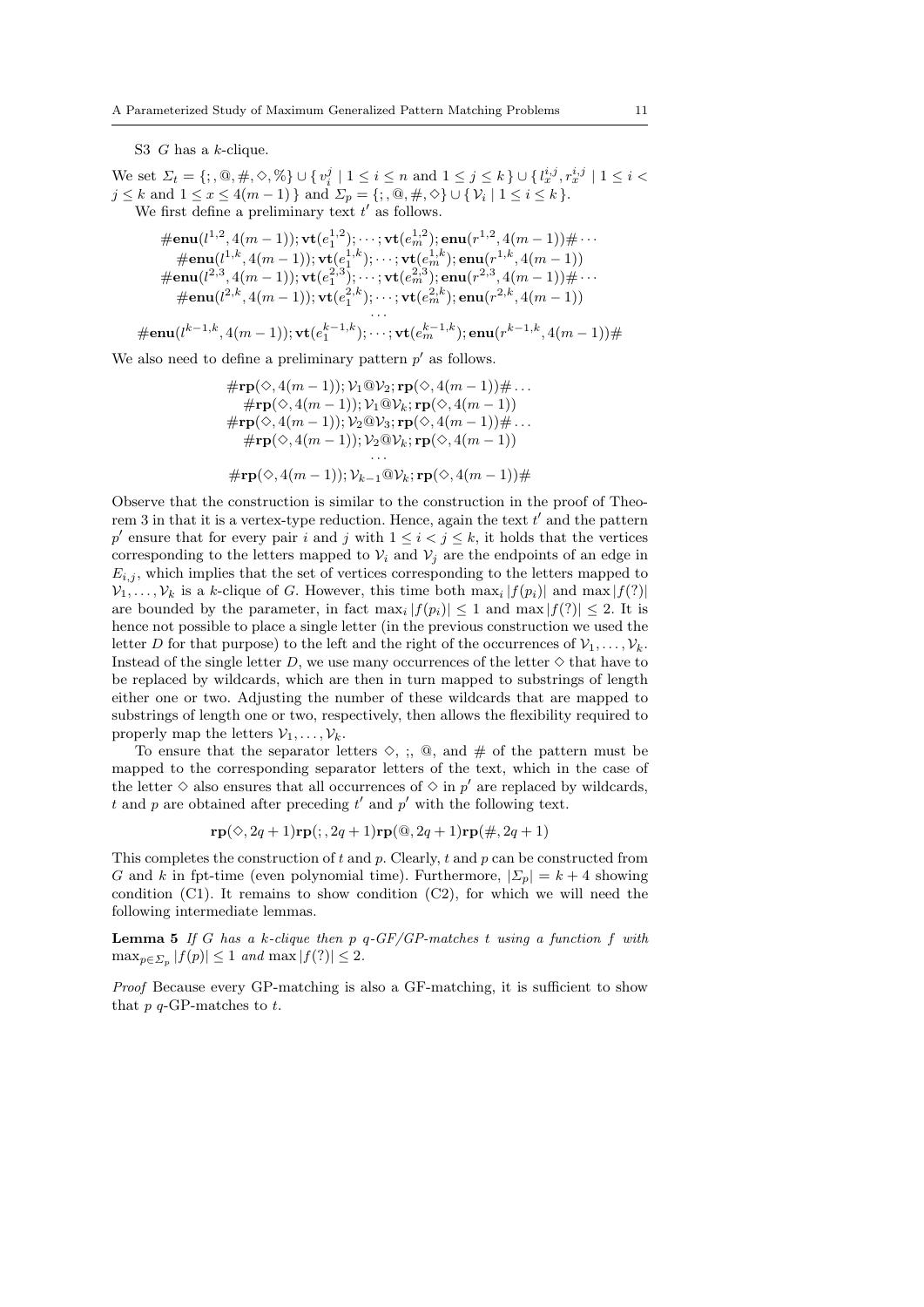Let  $\{v^1_{h_1}, \ldots, v^k_{h_k}\}$  be the vertices and  $\{e^{i,j}_{h_{i,j}} \mid 1 \leq i < j \leq k\}$  be the edges of a k-clique of G with  $1 \leq h_j \leq n$  and  $1 \leq h_{i,j} \leq m$  for every i and j with  $1 \leq i < j \leq k$ . The function f that r-GP-matching p to t is defined as follows:  $f(\Diamond) = \Diamond, f( ; ) = ;$  $f(\mathbf{\omega}) = \mathbf{\omega}, f(\#) = \#$ , and  $f(\mathcal{V}_i) = v^i_{h_i}$  for every *i* with  $1 \leq i \leq k$ .

We put q wildcards on the last q occurrences of  $\diamond$  in p, i.e., every occurrence of  $\diamond$  in  $p'$ . The length of the text the wildcards are mapped to is determined as follows. For an edge  $e_{h_{i,j}}^{i,j}$  consider the substring of p' corresponding to  $e_{h_{i,j}}^{i,j}$ , i.e., the substring  $\#\mathbf{rp}(\Diamond, 4(m-1)); \mathcal{V}_i \mathbb{Q} \mathcal{V}_j; \mathbf{rp}(\Diamond, 4(m-1)).$  The first  $4(h_{i,j}-1)$  and the last  $4(m-h_{i,j})$  occurrences of  $\diamond$  (in this substring) are replaced with wildcards that are mapped to texts of length 2. All the remaining occurrences of  $\Diamond$  (in this substring) are replaced with wildcards that are mapped to texts of length 1. Note that because each of the wildcards is mapped to a substring containing a letter that occurs only once in t, i.e., one of the letters  $l_x^{i,j}$  and  $r_x^{i,j}$ , the mapping of the wildcards is injective. Then,  $\max_{p \in \Sigma_p} |f(p)| \leq 1$ ,  $\max |f(?)| \leq 2$ , f is injective and it is now straightforward to verify that f q-GP-matches p to t.  $□$ 

**Lemma 6** For any function f that q-GF-matches p to t it holds that:  $f(\diamond) = \diamond$ ,  $f($ ;  $) =$ ;  $f($ **(** $\odot$ ) = **@**, and  $f($  $#$  $) =$   $#$ .

*Proof* We first show that  $|f(\diamond)| = |f(;)| = |f(\circledast)| = |f(\#)| = 1$ . Suppose for the sake of contradiction that this does not hold, i.e., one of these letters, in the following denoted by  $l$ , is mapped to more than one letter in the text. Because l appears at least  $2q + 1$  times in p, we obtain that at least  $q + 1$  occurrences of  $l$  in  $p$  are not replaced by a wildcard. However, it easy to verify that  $t'$  does not contain  $q + 1$  occurrences of any string of length at least 2. This shows that  $|f(\diamond)| = |f(\circ)| = |f(\circledast)| = |f(\#)| = 1$ . It remains to show that  $f(\diamond) = \diamond$ ,  $f(\circ) = \circ$ ,  $f(\mathbb{Q}) = \mathbb{Q}$ , and  $f(\#) = \#$ . Suppose for a contradiction that this is not the case. Then either:

- One of these letters, in the following denoted by  $l$ , is mapped to a letter in  $\Sigma_t \setminus \{\diamondsuit, \cdot, \cdot\mathbb{Q}, \#\}.$  Because l occurs at least  $2q+1$  times in p, we obtain that at least  $q + 1$  occurrences of l are not mapped to a wildcard. However, none of the letters in  $\Sigma_t \setminus \{ \diamondsuit, \phi, \# \}$  occurs more than q times, contradicting our assumption that  $f$  is a  $q$ -GF-matching from  $p$  to  $t$ .
- Otherwise, there at least two of these letters, in the following denoted by  $l$ and  $l'$ , such that  $f(l) = f(l') \in \{\diamondsuit, ; \emptyset, \# \}$ . Together l and l' occur at least  $4q + 2$  times in p and at least  $3q + 2$  of these occurrences are not replaced by wildcards. However, no letter in  $\Sigma_t$  occurs more than  $3q+1$  times, contradicting our assumption that f is a  $q$ -GF-matching from p to t.

Hence, in both of the above cases we obtain a contradiction to our assumption that f is a q-GF-matching from p to t. This completes the proof of the lemma. □

### **Lemma 7** *Any*  $q$ -*GF*-matching of  $p$  to t replaces all the  $q$  occurrences of  $\Diamond$  in  $p'$  with *wildcards.*

*Proof* It follows from the previous lemma that  $f(\Diamond) = \Diamond$  for any function that  $q$ -GF-matches p to t. Because  $\diamond$  occurs exactly  $3q+1$  times in p but only  $2q+1$ times in t, it follows that at least q occurrences of  $\Diamond$  in p have to be replaced by a wildcard. Since we are only allowed to replace at most  $q$  letters of p with a wildcard and all occurrences of  $\Diamond$  in t are at the beginning of t, the claim of the lemma follows. ⊓⊔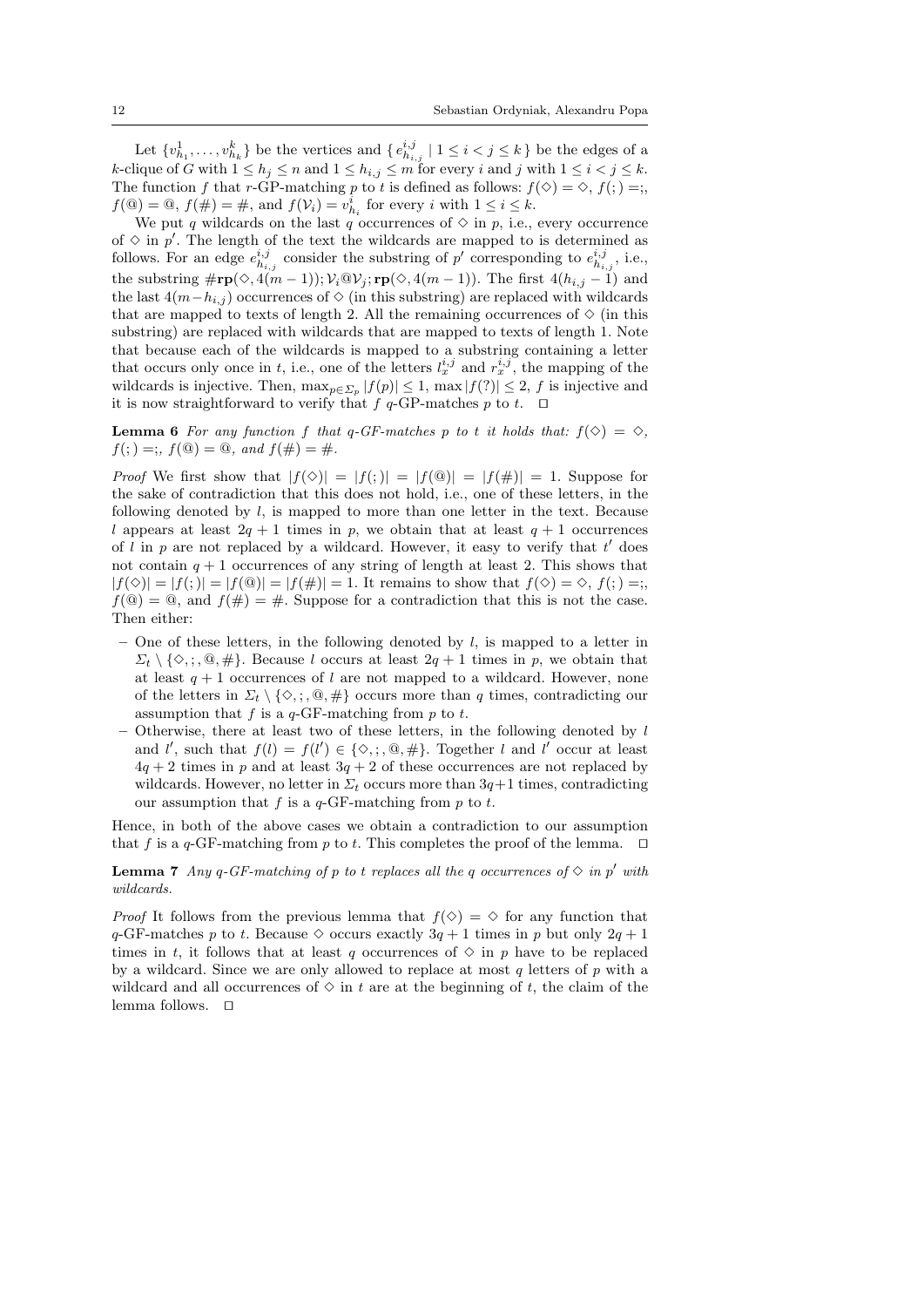Lemma 8 *If* p q*-GF/GP-matches* t *then* G *has a* k*-clique.*

*Proof* Because every GP-matching is also a GF-matching, it is sufficient to show the statement given a  $q$ -GF-matching of p to t.

Let f be a function that  $q$ -GF-matches p to t. Because of Lemma 6, it holds that  $f(\diamond) = \diamond, f( ; ) = ;$ ,  $f(\circledcirc) = \circledcirc,$  and  $f(\#) = \#$ . Furthermore, because of Lemma 7 the only letters in  $p$  that are replaced with wildcards are the last  $q$  occurrences of  $\Diamond$  in p. Because the number of occurrences of the letter  $\#$  is the same in t and p each occurrence of  $\#$  in p has to be mapped to its corresponding occurrence in t. We obtain that for every i and j with  $1 \leq i \leq j \leq k$  the substring

 $\mathbf{rp}(\Diamond, 4(m-1)); \mathcal{V}_i @ \mathcal{V}_i; \mathbf{rp}(\Diamond, 4(m-1))$ 

of  $p$  has to be mapped to the substring

 $\mathbf{enu}(l^{i,j},4(m-1)); \mathbf{vt}(e_1^{i,j}); \cdots; \mathbf{vt}(e_m^{i,j}); \mathbf{enu}(r^{i,j},4(m-1))$ 

of t. Furthermore, because  $f(z) =$ ; and  $f(\mathcal{Q}) = \mathcal{Q}$ , we obtain that:

(\*) For every i and j with  $1 \leq i < j \leq k$  the substring  $; \mathcal{V}_i @ \mathcal{V}_j$ ; has to be mapped to a substring of  $;\mathbf{vt}(e_1^{i,j});\cdots;\mathbf{vt}(e_m^{i,j});$ 

We show next that for every *i* with  $1 \leq i \leq k$ ,  $f(\mathcal{V}_i) = v_i^i$  for some *l* with  $1 \leq l \leq n$ . Suppose not, and let j with  $1 \leq j \leq k$  and  $j \neq i$ . Then because of  $(*)$ ,  $f(V_i)$ contains at least one letter  $v_l^i$  and at least one letter  $v_s^j$  for some l and s with  $1 \leq l, s \leq n$ . Let j' with  $1 \leq j' \leq k$  such that  $j' \neq i$  and  $j' \neq j$ . Because of (\*) applied to the pair i and j', we obtain that either  $; \mathcal{V}_i @ \mathcal{V}_{j'};$  is mapped to the substring ; vt(e i,j′ 1 ); · · · ; vt(e i,j′ <sup>m</sup> ); (if i < j′ ) or ; V<sup>j</sup> ′@V<sup>i</sup> ; is mapped to the substring  $\mathbf{v} \cdot \mathbf{v} \cdot \mathbf{t} = \left( e^{j',i}_1 \right), \dots, \mathbf{v} \cdot \mathbf{t} \left( e^{j',i}_m \right), \text{ (if } i > j').$  Hence, in both cases  $\mathcal{V}_i$  is mapped to a substring that does not contain  $v_s^j$ , contradicting the fact that  $V_i$  is never replaced by a wildcard. This shows that for every *i* with  $1 \leq i \leq k$ ,  $f(\mathcal{V}_i) = v_i^i$  for some *l* with  $1 \leq l \leq n$  and consequently for every i and j with  $1 \leq i < j \leq k$ , the substring  $V_i@V_j$  of p has to be mapped to a substring  $\mathbf{vt}(e_i^{i,j})$  of t for some  $1 \leq l \leq m$ . Hence, the set  $\{f(\mathcal{V}_i) \mid 1 \leq i \leq k\}$  is a k-clique of G.  $\Box$ 

Condition (C2) can now be obtained as follows: Lemma 5 shows the implication from S3 to S2, Lemma 8 shows the implication from S1 to S3, and the implication from S2 to S1 is trivially satisfied. This concludes the proof of Theorem 4.

The following theorems use an edge-type reduction. This is mainly because  $\# \Sigma_t$  is part of the combined parameter, and hence we cannot repeat the text letters corresponding to vertices of G arbitrary often anymore, making it basically impossible to apply a vertex-type reduction.

**Theorem 5** *GFM and GPM are*  $W[1]$ -hard parameterized by  $\# \Sigma_t$ ,  $\# \Sigma_p$ , and  $|\Sigma_p|$ .

Observe that the above theorem implies that also Max-GFM and Max-GPM are W[1]-hard additionally parameterized by  $\#$ ? and max  $|f(?)|$ .

We will show the theorem by constructing a text  $t$  and a pattern  $p$  from  $G$  and k in polynomial time such that  $p$  GF/GP-matches t if and only if G has a k-clique. The alphabet  $\Sigma_t$  consists of:

– the letter  $#$  (used as a separator);

– one letter  $a_e$  for every  $e \in E$  (representing the edges of G);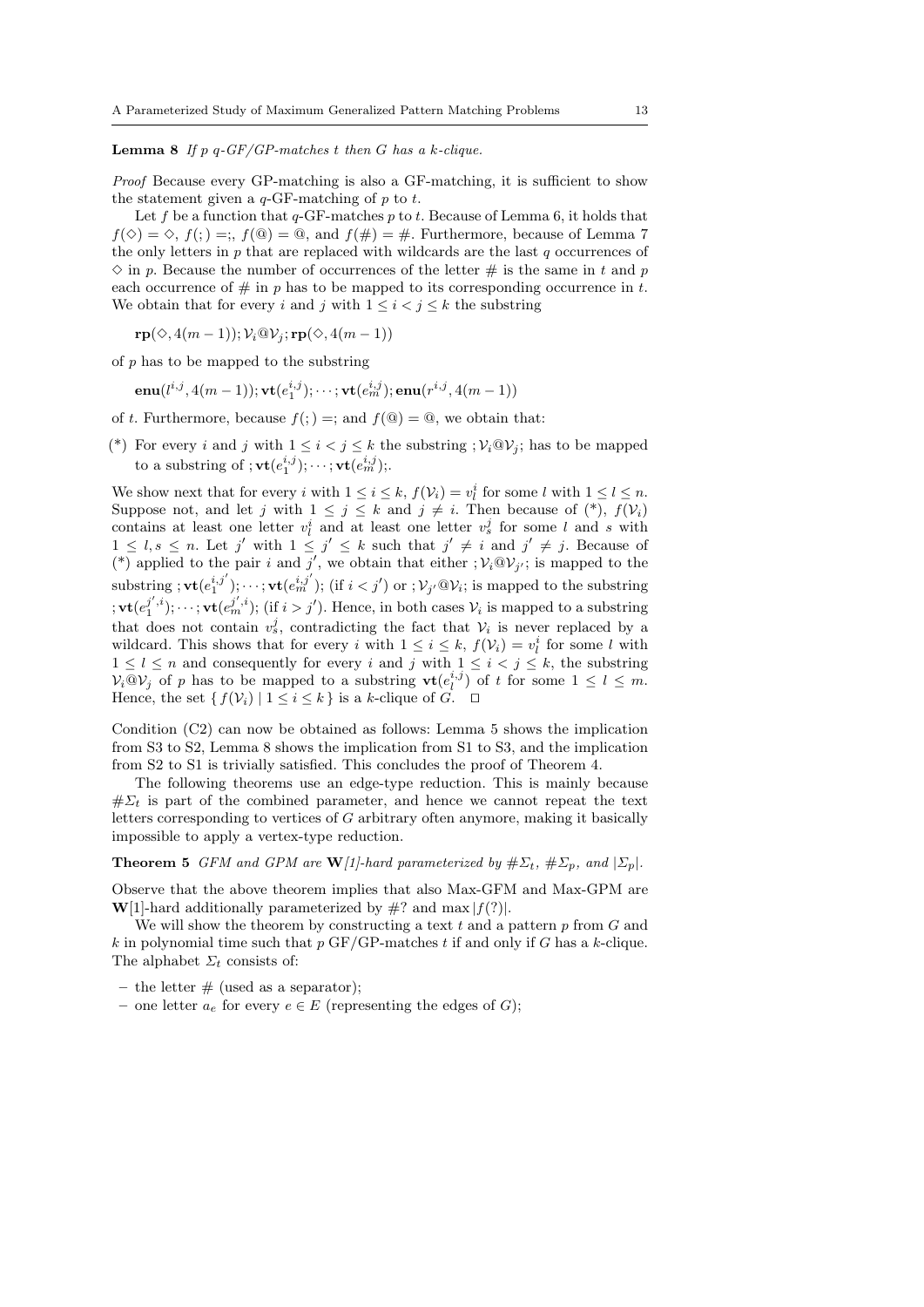- one letter  $\#_i$  for every  $i$  with  $1 \leq i \leq n$  (used as special separators that group edges incident to the same vertex);
- the letters  $l_{i,j}$ ,  $r_{i,j}$ ,  $l_i$ ,  $r_i$  for every i and j with  $1 \leq i < j \leq k$  (used as dummy letters to ensure injectivity for GPM);
- the letter  $d_e^v$  and  $d^v$  for every  $e \in E$  and  $v \in V(G)$  with  $v \in e$  (used as dummy letters to ensure injectivity for GPM).

We set  $\Sigma_p = \{\#\} \cup \{\mathcal{E}_{i,j}, L_{i,j}, R_{i,j}, L_i, R_i, A_i \mid 1 \leq i \leq j \leq k\} \cup \{D_{i,j} \mid 1 \leq i \leq k\}$ k and  $1 \leq j \leq k+1$ . Furthermore, for a vertex  $v \in V(G)$ , we write  $e(v)$  to denote the text  $el(v, E_1(v)) \cdots el(v, E_k(v))d^v$ , where  $el(v, E')$ , for vertex v and a set E' of edges with  $E' = \{e_1, \ldots, e_l\}$ , is the text  $d_{e_1}^v a_{e_1} d_{e_2}^v a_{e_2} \cdots d_{e_l}^v a_{e_l}$ .

We first define the following preliminary text and pattern strings. Let  $t_1$  be the text:

$$
\#l_{1,2}a_{e_1^{1,2}}\cdots a_{e_m^{1,2}}r_{1,2}\# \cdots \# l_{1,k}a_{e_1^{1,k}}\cdots a_{e_m^{1,k}}r_{1,k}
$$
  

$$
\#l_{2,3}a_{e_1^{2,3}}\cdots a_{e_m^{2,3}}r_{2,3}\# \cdots \# l_{2,k}a_{e_1^{2,k}}\cdots a_{e_m^{2,k}}r_{2,k}
$$
  

$$
\cdots
$$
  

$$
\#l_{k-1,k}a_{e_1^{k-1,k}}\cdots a_{e_m^{k-1,k}}r_{k-1,k}
$$

Let  $t_2$  be the text:

$$
\#l_1\#_1\mathbf{e}(v_1^1)\#_1\cdots\#_n\mathbf{e}(v_n^1)\#_n r_1
$$
  

$$
\vdots
$$
  

$$
\#l_k\#_1\mathbf{e}(v_1^k)\#_1\cdots\#_n\mathbf{e}(v_n^k)\#_n r_k\#_n
$$

Let  $p_1$  be the pattern:

$$
\#L_{1,2}\mathcal{E}_{1,2}R_{1,2} \# \dots \#L_{1,k}\mathcal{E}_{1,k}R_{1,k}
$$
  

$$
\#L_{2,3}\mathcal{E}_{2,3}R_{2,3} \# \dots \#L_{2,k}\mathcal{E}_{2,k}R_{2,k}
$$
  

$$
\dots
$$
  

$$
\#L_{k-1,k}\mathcal{E}_{k-1,k}R_{k-1,k}
$$

For i, j with  $1 \leq i, j \leq k$ , let  $I(i, j)$  be the letter  $\mathcal{E}_{i,j}$  if  $i < j$ , the letter  $\mathcal{E}_{j,i}$  if  $i > j$  and the empty string if  $i = j$ . We define  $p(1)$  to be the pattern:

$$
A_1D_{1,2}I(1,2)D_{1,3}I(1,3)\cdots D_{1,k}I(1,k)D_{1,k+1}A_1
$$

we define  $p(k)$  to be the pattern:

$$
A_k D_{k,1} I(k,1) D_{k,2} I(k,2) \cdots \cdots D_{k,k-1} I(k,k-1) D_{k,k+1} A_k
$$

and for every i with  $1 \lt i \lt k$ , we define  $p(i)$  to be the pattern:

$$
A_i D_{i,1} I(i,1) D_{i,2} I(i,2) \cdots D_{i,i-1} I(i,i-1) D_{i,i+1} I(i,i+1) \cdots D_{i,k} I(i,k) D_{i,k+1} A_i
$$

Then  $p_2$  is the pattern:

$$
\#L_1\mathbf{p}(1)R_1\#\cdots\#L_k\mathbf{p}(k)R_k\#
$$

We also define  $t_0$  to be the text  $\#\#$  and  $p_0$  to be the pattern  $\#\#$ . Then, t is the concatenation of  $t_0$ ,  $t_1$  and  $t_2$  and p is a concatenation of  $p_0$ ,  $p_1$  and  $p_2$ .

Informally, the text  $t_0$  and the pattern  $p_0$  ensure that the pattern letter  $\#$  has to be mapped to the text letter  $\#$ . Furthermore, the text  $t_1$  and the pattern  $p_1$ ensure that for every i and j with  $1 \leq i < j \leq k$ , the pattern letter  $\mathcal{E}_{i,j}$  is mapped to a text letter  $a_e$ , where  $e \in E_{i,j}$ , and hence is mapped to a text corresponding to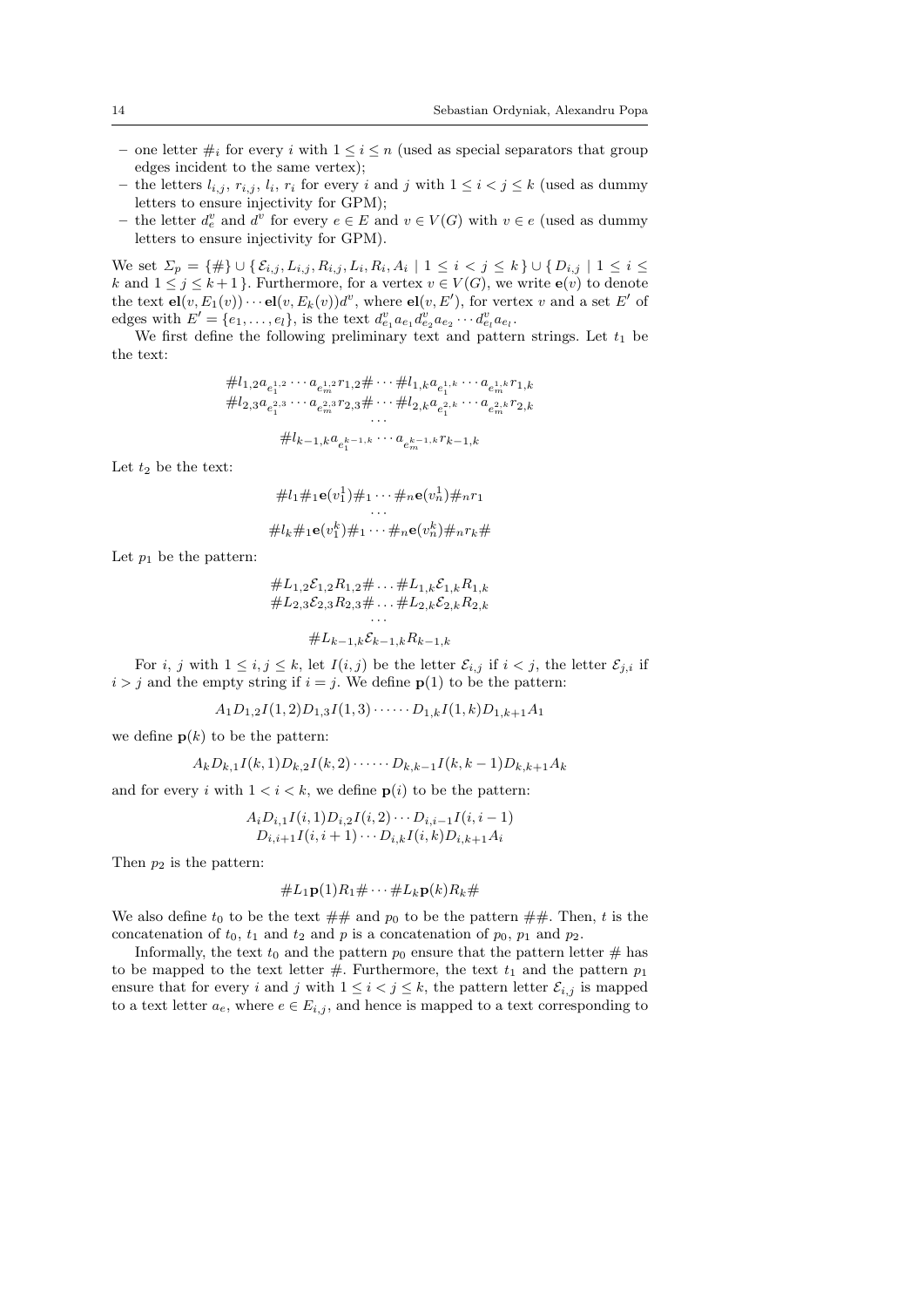an edge in  $E_{i,j}$ . Finally, the text  $t_2$  and the pattern  $p_2$  ensure that for every i with  $1 \leq i \leq k$ , all edges corresponding to the text mapped to any  $\mathcal{E}_{i,j}$  with  $j \neq i$  have the same endpoint in  $V_i$ . Together this means that the set of edges corresponding to the text mapped to all the letters  $\mathcal{E}_{i,j}$  forms a k-clique of G.

This completes the construction of  $t$  and  $p$ . Clearly,  $t$  and  $p$  can be constructed from G and k in fpt-time (even polynomial time). Furthermore,  $\# \Sigma_t = \binom{k}{2} + k + 3$ ,  $\# \Sigma_p = \binom{k}{2} + k + 3$ ,  $|\Sigma_p| = k(k+1) + 3\binom{k}{2} + 3k + 1$  and hence bounded by k, as required. It remains to show that G has a k-clique if and only if  $p$  GF/GP-matches t.

### Lemma 9 *If* G *has a* k*-clique then* p *GF/GP-matches* t*.*

*Proof* Because every GP-matching is also a GF-matching, it is sufficient to show that  $p \; k'$ -GP-matches to  $t$ .

Let  $\{v^1_{h_1},\ldots,v^k_{h_k}\}\$  be the vertices and  $\{e^{i,j}_{h_{i,j}}\mid 1 \leq i \leq j \leq k\}$  be the edges of a k-clique of G with  $1 \leq h_i \leq n$  and  $1 \leq h_{i,j} \leq m$  for every i and j with  $1 \leq i \leq j \leq k$ . We define the function f that k'-GP-matches p to t as follows: We set  $f(\#) = \#$ . Moreover, for every i and j with  $1 \le$  $i \leq j \leq k$ , we set  $f(\mathcal{E}_{i,j}) = a_{e_{h_{i,j}}^{i,j}}, \ f(A_i) = \#_i, \ f(L_{i,j}) = l_{i,j}a_{e_1^{i,j}}\cdots a_{e_{h_{i,j}-1}^{i,j}},$  $f(R_{i,j}) = a_{e_{h_{i,j}+1}^{i,j}} \cdots a_{e_m^{i,j}} r_{i,j}, f(L_i) = \# l_i \#_1 \mathbf{e}(v_1^i) \#_1 \cdots \#_{h_i-1} \mathbf{e}(v_{h_i-1}^i) \#_{h_i-1}$ , and  $f(R_i) = #_{h_i+1}\mathbf{e}(v_{h_i+1}^i) \#_{h_i+1} \cdots #_{n}\mathbf{e}(v_n^i) \#_{n}r_i.$ 

For every *i* and *j* with  $i \neq j$ , let  $e(i, j)$  be the edge  $e_{h_{i,j}}^{i,j}$  if  $i < j$  and the edge  $e_{h_{j,i}}^{j,i}$ , otherwise. Then, the letters  $D_{i,j}$  are mapped as follows:

- For every i and j with  $1 \leq i \leq k$ ,  $2 \leq j \leq k$ ,  $i \neq j$ , and  $(i, j) \neq (1, 2)$ , we map  $f(D_{i,j})$  to the substring of  $\mathbf{e}(v_{h_i}^i)$  in between the occurrences (and not including these occurrences) of the letters  $e(i, j - 1)$  and  $e(i, j)$ .
- We map  $f(D_{1,2})$  to be the prefix of  $e(v_{h_1}^1)$  ending before the letter  $e(1,2)$ .
- For every *i* with  $2 \le i \le k$ , we map  $f(D_{i,1})$  to the prefix of  $e(v_{h_i}^i)$  ending before the letter  $e(i, 1)$ .
- For every *i* with  $1 \leq i < k$ , we map  $f(D_{i,k+1})$  to the suffix of  $e(v_{h_i}^i)$  starting after the letter  $e(i, k)$ .
- − We map  $f(D_{k,k+1})$  to be the suffix of  $e(v_{h_1}^1)$  starting after the letter  $e(k, k-1)$ .

Observe because f maps each of the letters  $L_{i,j}$ ,  $R_{i,j}$ ,  $L_i$ ,  $R_i$ , and  $D_{i,j}$  to a substring of t containing a letter that occurs only once in t, i.e., the letters  $l_{i,j}, r_{i,j}, l_i, r_i$ , and  $d_e^v$ , respectively, and the mappings for  $\#$ ,  $\mathcal{E}_{i,j}$ , and  $A_i$  are obviously pairwise distinct, we obtain that f is injective. It is now straightforward to check that f GP-matches p to t.  $□$ 

#### Lemma 10 *If* p *GF/GP-matches* t*, then* G *has a* k*-clique.*

*Proof* Because every GP-matching is also a GF-matching, it is sufficient to show the statement given a GF-matching of  $p$  to  $t$ .

Let f be a function that GF-matches p to t. We first show that  $f(\#)=\#$ . Suppose for a contradiction that  $f(\#) \neq \#$ . Because t and p start with  $\# \#$  it follows that  $f(\#)$  is a string that starts with  $\#$ . However, t does not contain any other occurrence of the string  $\#\#$  and hence the remaining occurrences of  $\#$  in p cannot be matched by  $f$ .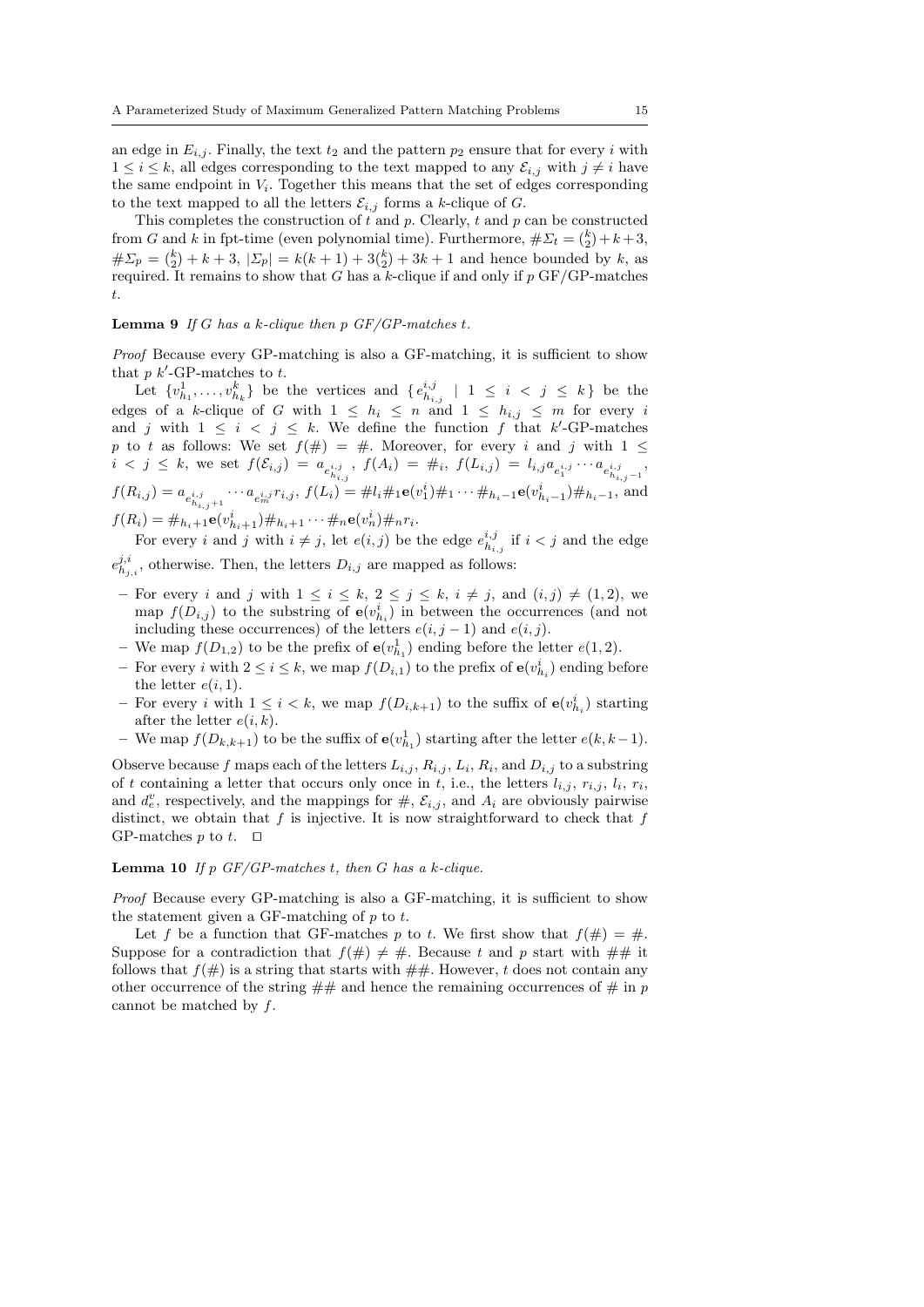Because t and p have the same number of occurrences of  $\#$ , it follows that the *i*-th occurrences of  $\#$  in p has to be mapped to the *i*-th occurrence of  $\#$  in t. We obtain that:

- (1) For every i, j with  $1 \leq i < j \leq k$ , the substring  $L_{i,j} \mathcal{E}_{i,j} R_{i,j}$  of p has to be mapped to the substring  $l_{i,j}a_{e_1^{i,j}}\cdots a_{e_m^{i,j}}r_{i,j}$  of t.
- (2) For every i with  $1 \leq i \leq k$ , the substring  $L_i \mathbf{p}(i)R_i$  of p has to be mapped to the substring  $l_i \#_1 \mathbf{e}(v_1^i) \#_1 \cdots \#_n \mathbf{e}(v_n^i) \#_n r_i$  of t.

Because for every i with  $1 \leq i \leq k$  the letters  $\#_i$  are the only letters that occur more than once in the substring  $l_i \#_1 \mathbf{e}(v_1^i) \#_1 \cdots \#_n \mathbf{e}(v_n^i) \#_n r_i$  of t, we obtain from (2) that  $A_i$  has to be mapped to  $\#_i$  for some j with  $1 \leq j \leq n$ . Consequently:

(3) for every i with  $1 \leq i \leq k$ , the substring  $p(i)$  of p has to be mapped to a substring  $\#_j \mathbf{e}(v_j^i) \#_j$  of t for some j with  $1 \le j \le n$ .

It follows from (1) that for every i, j with  $1 \leq i \leq j \leq k$ ,  $f(\mathcal{E}_{i,j})$  is mapped to some edges between  $V_i$  and  $V_j$ . We show next that f maps  $\mathcal{E}_{i,j}$  to exactly one edge between  $V_i$  and  $V_j$ . Assume not, then there are two edges mapped to  $\mathcal{E}_{i,j}$  via f that either have different endpoints in  $V_i$  or  $V_j$ . W.l.o.g. suppose that the former is the case, i.e., there are two edges e and  $e'$  contained in  $f(\mathcal{E}_{i,j})$  with distinct endpoints in  $V_i$  and let l with  $1 \leq x \leq n$  be such that according to (3) the substring  $p(i)$  of p is mapped to the substring  $\#_x \mathbf{e}(v_x^i) \#_x$  of t. Because  $\#_x \mathbf{e}(v_x^i) \#_x$  contains only edges incident to the vertex  $v_x^i$  in  $V_i$  one of the two edges e or e' is not contained in  $\#_x \mathbf{e}(v_x^i) \#_x$  and hence the substring  $\mathbf{p}(i)$  (which contains  $\mathcal{E}_{i,j}$ ) cannot be mapped to  $\#_x \mathbf{e}(v_x^i) \#_x$  contradicting (3). This shows that f maps  $\mathcal{E}_{i,j}$  to exactly one edge between  $V_i$  and  $V_j$ . Furthermore, because of (3) it follows that for every i with  $1 \leq i \leq k$ , it holds that the edges mapped to any  $\mathcal{E}_{x,y}$  with  $1 \leq x < y \leq k$  such that  $x = i$  or  $y = i$  have the same endpoint in  $V_i$ . Hence, the set of edges mapped to the letters  $\mathcal{E}_{i,j}$  for  $1 \leq i < j \leq k$  forms a k-clique of G.  $\Box$ 

This concludes the proof of Theorem 5.

**Theorem 6** *Max-GFM and Max-GPM are*  $W/1$ *-hard parameterized by*  $\# \Sigma_t$ ,  $\# \Sigma_p$ *,*  $|\Sigma_p|$ ,  $\max_i |f(p_i)|$ , and  $\#$ ? *(even if*  $\max_i |f(p_i)| \leq 1$ ).

Informally, the construction is very similar to the construction given in the proof of Theorem 5. The main difference is that now  $\max_i |f(p_i)|$  is bounded by the parameter and hence we can no longer use single letters  $(L_{i,j}, R_{i,j}, L_i, R_i)$ , and  $D_{i,j}$ ) to shift the letters  $\mathcal{E}_{i,j}$  over the right position in the text. Instead we will introduce a letter D and force it to be replaced by wildcards, which then can be freely mapped to substrings of the text of arbitrary length.

Let  $k' = 2\binom{k}{2} + k(k+2)$ . We will show the theorem by constructing a text t and a pattern  $p$  from  $G$  and  $k$  in polynomial time such that the following two conditions are satisfied:

(C1) the parameters  $\#\Sigma_t, \#\Sigma_p, |\Sigma_p|$ , and  $\#\}$ ? can be bounded by a function of k. (C2) The following statements are equivalent:

S1  $p k'$ -GF/GP-matches t; S2 p k'-GF/GP-matches t using a function f with  $\max_{p \in \Sigma_p} |f(p)| \leq 1$ ; S3  $G$  has a  $k$ -clique.

The alphabet  $\Sigma_t$  consists of: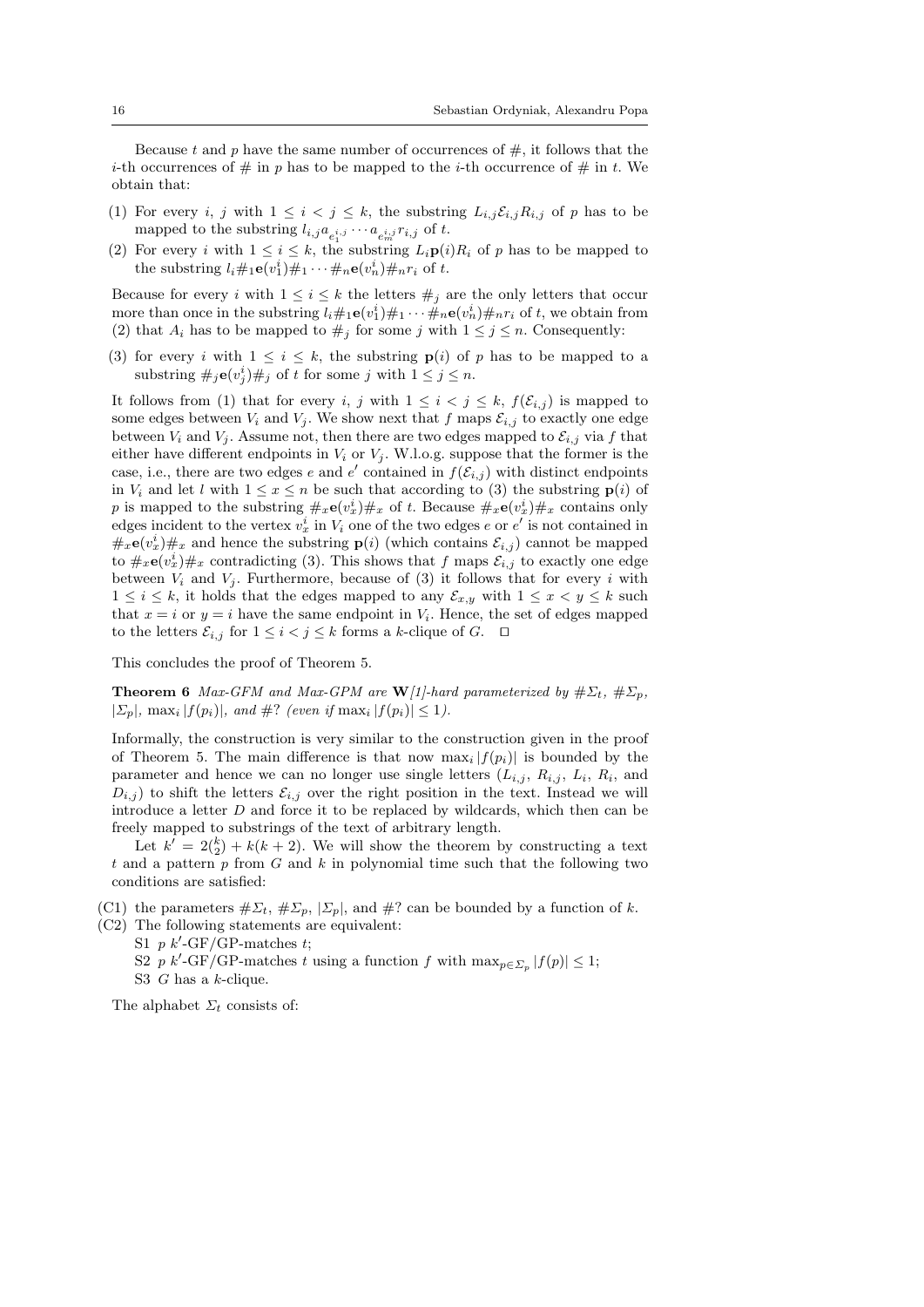- the letter  $#$  (used as a separator);
- the letter  $\%$  (used to force the wildcards);
- one letter  $a_e$  for every  $e \in E$  (representing the edges of G);
- one letter  $\#_i$  for every i with  $1 \leq i \leq n$  (used as separators that group edges incident to the same vertex);
- the letters  $l_{i,j}$ ,  $r_{i,j}$ ,  $l_i$ ,  $r_i$  for every i and j with  $1 \leq i < j \leq k$  (used as dummy letters to ensure injectivity for GPM);
- the letter  $d_e^v$  for every  $e \in E$  and  $v \in V(G)$  with  $v \in e$  and the letter  $d^v$  for every  $v \in V(G)$  (used as dummy letters to ensure injectivity for GPM).

We set  $\Sigma_p = \{\#, D\} \cup \{\mathcal{E}_{i,j} \mid 1 \leq i < j \leq k\}.$ 

For a vertex  $v \in V(G)$ , we write  $e(v)$  to denote the text  $el(v, E_1(v)) \cdots el(v, E_k(v))d^v$ , where  $el(v, E')$ , for vertex v and a set E' of edges with  $E' = \{e_1, \ldots, e_l\}$ , is the text  $d_{e_1}^v a_{e_1} d_{e_2}^v a_{e_2} \cdots d_{e_l}^v a_{e_l}$ .

We first define the following preliminary text and pattern strings. Let  $t_1$  be the text:

$$
\#l_{1,2}a_{e_1^{1,2}}\cdots a_{e_m^{1,2}r_{1,2}}\# \cdots \# l_{1,k}a_{e_1^{1,k}}\cdots a_{e_m^{1,k}r_{1,k}}\n\#l_{2,3}a_{e_1^{2,3}}\cdots a_{e_m^{2,3}r_{2,3}}\# \cdots \# l_{2,k}a_{e_1^{2,k}}\cdots a_{e_m^{2,k}r_{2,k}}\cdots\n\#l_{k-1,k}a_{e_1^{k-1,k}}\cdots a_{e_m^{k-1,k}r_{k-1,k}}
$$

Let  $t_2$  be the text:

$$
\#l_1\#_1\mathbf{e}(v_1^1)\#_1\cdots\#_n\mathbf{e}(v_n^1)\#_n r_1
$$
  
...  

$$
\#l_k\#_1\mathbf{e}(v_1^k)\#_1\cdots\#_n\mathbf{e}(v_n^k)\#_n r_k\#_n
$$

Let  $p_1$  be the pattern:

$$
\begin{aligned}\n&\#D\mathcal{E}_{1,2}D\#\dots\#D\mathcal{E}_{1,k}D\\
&\#D\mathcal{E}_{2,3}D\#\dots\#D\mathcal{E}_{2,k}D\\
&\dots\\
&\#D\mathcal{E}_{k-1,k}D\n\end{aligned}
$$

For i, j with  $1 \le i, j \le k$ , let  $I(i, j)$  be the letter  $\mathcal{E}_{i,j}$  if  $i < j$ , the letter  $\mathcal{E}_{j,i}$  if  $i > j$  and the empty string if  $i = j$ . We define  $p(1)$  to be the pattern:

$$
A_1DI(1,2)DI(1,3)\cdot\cdots\cdot DI(1,k)DA_1
$$

, we define  $p(k)$  to be the pattern:

$$
A_kDI(k,1)DI(k,2)\cdot\cdots\cdot DI(k,k-1)DA_k
$$

, and for every i with  $1 < i < k$ , we define  $p(i)$  to be the pattern:

$$
A_iDI(i,1)DI(i,2)\cdots DI(i,i-1)DI(i,i+1)\cdots DI(i,k)DA_i
$$

Then  $p_2$  is the pattern:

$$
\#L_1\mathbf{p}(1)R_1\#\cdots\#L_k\mathbf{p}(k)R_k\#
$$

Let  $q = 2(k'+1)$ . We define  $t_0$  to be the text  $\#\mathbf{rp}(\%, q)$  and  $p_0$  to be the pattern  $\# \mathbf{rp}(D, q)$ . Then, t is the concatenation of  $t_0$ ,  $t_1$  and  $t_2$  and p is a concatenation of  $p_0$ ,  $p_1$  and  $p_2$ .

As mentioned above the construction is very similar to the construction used in the previous theorem. In particular, the purposes of  $t_1$  and  $p_1$  and  $t_2$  and  $p_2$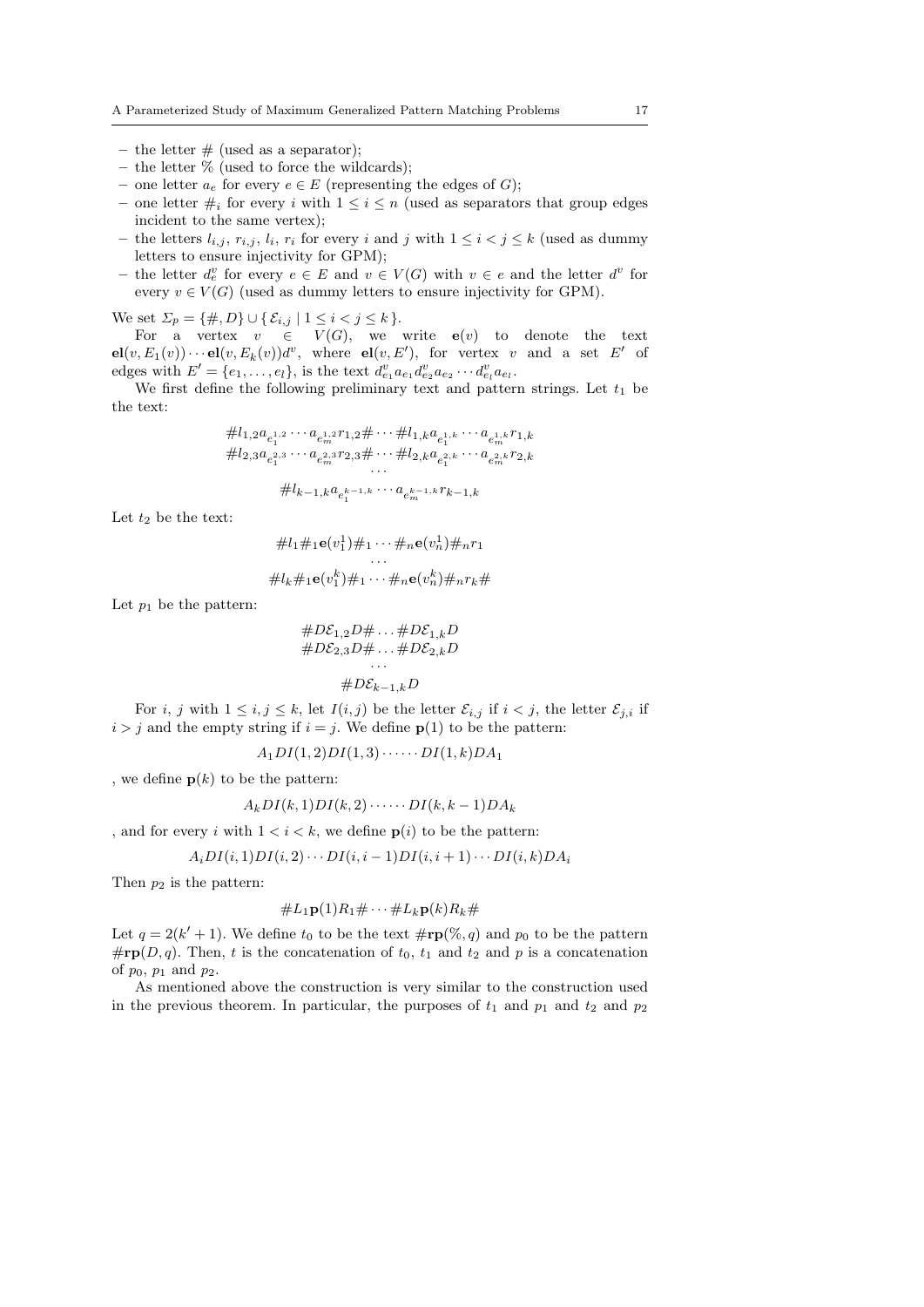are the same a before. Additionally, the text  $t_0$  and the pattern  $p_0$  ensure that the pattern letter  $\#$  has to be mapped to the text letter  $\#$  and that the pattern letter D must be mapped to the text letter  $\%$  and hence all occurrences of D in  $p_1$  and  $p_2$  have to be mapped to wildcards.

This completes the construction of  $t$  and  $p$ . Clearly,  $t$  and  $p$  can be constructed from G and k in fpt-time (even polynomial time). Furthermore,  $\#\Sigma_t = q$ ,  $\#\Sigma_p =$  $q + k'$ ,  $|\Sigma_p| = \binom{k}{2} + k + 2$ , and  $\#? = k'$ , showing condition (C1). It remains to show condition C2, for which we need the following intermediate lemmas.

Lemma 11 *If* G *has a* k*-clique then* p k′ *-GF/GP-matches* t *using a function* f *with*  $\max_{p \in \Sigma_p} |f(p)| \leq 1.$ 

*Proof* Because every GP-matching is also a GF-matching, it is sufficient to show that  $p \; k'$ -GP-matches to  $t$ .

Let  $\{v_{h_1}^1, \ldots, v_{h_k}^k\}$  be the vertices and  $\{e_{h_{i,j}}^{i,j} \mid 1 \leq i < j \leq k\}$  be the edges of a k-clique of G with  $1 \leq h_i \leq n$  and  $1 \leq h_{i,j} \leq m$  for every i and j with  $1 \leq i < j \leq k$ . We define the function f that k'-GP-matches p to t as follows: We set  $f(\#) = \#$  and  $f(D) = \%$ . Moreover, for every i and j with  $1 \leq i < j \leq k$ , we set  $f(\mathcal{E}_{i,j}) = a_{e_{h_{i,j}}^{i,j}}$  and  $f(A_i) = \#_i$ . We put k' wildcards on the last k' occurrences of  $D$  in  $p$ . The mapping of these wildcards is defined very similar to the mapping of the letters  $L_{i,j}$ ,  $R_{i,j}$ ,  $L_i$ ,  $R_i$ , and  $D_{i,j}$  in the proof of Lemma 9 and will not be repeated here. Using this mapping ensures that every wildcard is mapped to an non-empty substring of  $t$  and no two wildcards are mapped to the same substring of  $t$ . It is straightforward to check that  $f$  together with above mapping for the wildcards  $k'$ -GP-matches p to t.  $\Box$ 

**Lemma 12** Let f be a function that  $k'$ -GF-matches p to t, then:  $f(\#) = #$  and  $f(D) = \%$ . Moreover, all wildcards have to be placed on all the k' occurrences of D in p0*.*

*Proof* We first show that  $f(D) = \%$ . Observe that the only squares in the string t are contained in  $t_0$  (recall the definition of squares from Section 2). It follows that every two consecutive occurrences of pattern letters in  $p_0$  (which are not replaced by wildcards) have to be mapped to a substring of  $t_0$ . Because there are  $2(k'+1)$ occurrences of  $D$  in  $p_0$  it follows that at least two consecutive occurrences of  $D$  in  $p_0$  are not replaced with wildcards and hence D has to be mapped to a substring of  $t_0$ . Furthermore, since all occurrences of D are at the end of  $p_0$ , we obtain that D has to be mapped to %, as required. Because all occurrences of D in  $p_0$  have to be mapped to substrings of the concatenation of  $t_1$  and  $t_2$ , but these strings do not contain the letter  $\%$ , it follows that all the k' occurrences of D in  $p_1$  and  $p_2$  have to be replaced by wildcards. Since we are only allowed to use at most  $k'$ wildcards, this shows the second statement of the claim. Since no wildcards are used to replace letters in  $p_0$  it now easily follows that  $f(\#) = \#$ . □

### **Lemma 13** If p  $k'$ -GF/GP-matches t, then G has a k-clique.

*Proof* Because every GP-matching is also a GF-matching, it is sufficient to show the statement given a  $k'$ -GF-matching of p to t.

Let f be a function that  $k'$ -GF-matches p to t. Because of Lemma 12, we know that  $f(\#)=\#$  and that no occurrence of  $\#$  in p is replaced by a wildcard.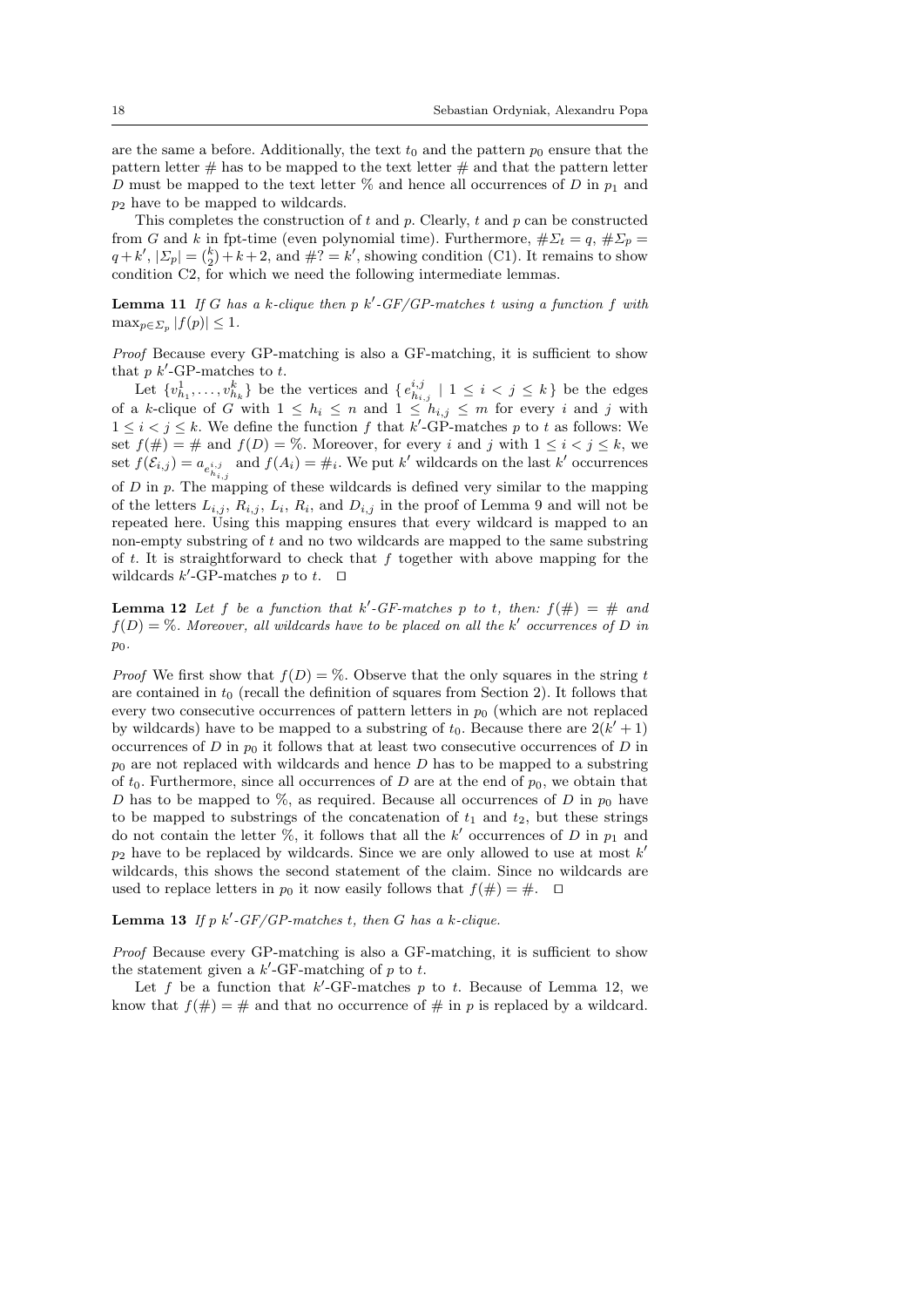Because t and p have the same number of occurrences of  $#$ , it follows that the *i*-th occurrences of  $\#$  in p has to be mapped to the *i*-th occurrence of  $\#$  in t. We obtain that:

- (1) For every i, j with  $1 \leq i < j \leq k$ , the substring  $D\mathcal{E}_{i,j}D$  of p has to be mapped to the substring  $l_{i,j}a_{e_1^{i,j}}\cdots a_{e_m^{i,j}}r_{i,j}$  of t.
- (2) For every i with  $1 \leq i \leq k$ , the substring  $L_i \mathbf{p}(i)R_i$  of p has to be mapped to the substring  $l_i \#_1 \mathbf{e}(v_1^i) \#_1 \cdots \#_n \mathbf{e}(v_n^i) \#_n r_i$  of t.

Because for every i with  $1 \leq i \leq k$  the letters  $\#_j$  are the only letters that occur more than once in the substring  $l_i \#_1 \mathbf{e}(v_1^i) \#_1 \cdots \#_n \mathbf{e}(v_n^i) \#_n r_i$  of t, we obtain from (2) that  $A_i$  has to be mapped to  $\#_j$  for some j with  $1 \leq j \leq n$ . Consequently:

(3) for every i with  $1 \leq i \leq k$ , the substring  $p(i)$  of p has to be mapped to a substring  $\#_j \mathbf{e}(v_j^i) \#_j$  of t for some j with  $1 \le j \le n$ .

It follows from (1) that for every i, j with  $1 \leq i \leq j \leq k$ ,  $f(\mathcal{E}_{i,j})$  is mapped to an edge between  $V_i$  and  $V_j$ . Furthermore, because of (3) it follows that for every i with  $1 \leq i \leq k$ , it holds that the edges mapped to any  $\mathcal{E}_{x,y}$  with  $1 \leq x < y \leq k$ such that  $x = i$  or  $y = i$  have the same endpoint in  $V_i$ . Hence, the set of edges mapped to the letters  $\mathcal{E}_{i,j}$  for  $1 \leq i < j \leq k$  form a k-clique of  $G$ . □

Condition (C2) can now be obtained as follows: Lemma 11 shows the implication from S3 to S2, Lemma 13 shows the implication from S1 to S3, and the implication from S2 to S1 is trivially satisfied. This concludes the proof of Theorem 6.

**Theorem 7** *GFM and GPM are*  $W[1]$ -hard parameterized by  $\# \Sigma_t$ ,  $\# \Sigma_p$ , and  $\max_i |f(p_i)|$  *(even if*  $\max_i |f(p_i)| \leq 2$ ).

Observe that the above theorem implies W[1]-hardness for Max-GFM and Max-GPM additionally parameterized by  $\#$ ?, and max  $|f(?)|$  (even if  $\#$ ? = max  $|f(?)|$  = 0).

Informally, the construction is very similar to the construction used in the proof of Theorem 5. The main difference is that because  $\max_i |f(p_i)|$  is bounded by the parameter, it is not sufficient anymore to use single "dummy" letters to the left and right of the letters  $\mathcal{E}_{i,j}$ . Instead, we need to use many distinct "dummy" letters – these "dummy" letters need to be distinct because also  $\# \Sigma_p$  is bounded by the parameter – to the left and right of  $\mathcal{E}_{i,j}$  each of which can be assigned either to a substring of length one or two. Similar to the construction used in the proof of Theorem 4, this allows us to freely map the letters  $\mathcal{E}_{i,j}$  by varying the number of "dummy" letters that are mapped to a substring of length one or two, respectively.

We will show the theorem by constructing a text  $t$  and a pattern  $p$  from  $G$  and k such that the following two conditions hold:

(C1) the parameters  $\#\Sigma_t$  and  $\#\Sigma_p$  are bounded by k.

(C2) The following statements are equivalent:

S1  $p$  GF/GP-matches  $t$ ;

S2 p GF/GP-matches t using a function f with  $\max_{p \in \Sigma_p} |f(p)| \leq 2$ ; S3 G has a k-clique.

Let  $q = 2kn(n-1) + 2n + (k-1)m - 1$ . The alphabet  $\Sigma_t$  consists of:

– the letter  $\#$  (used as a separator);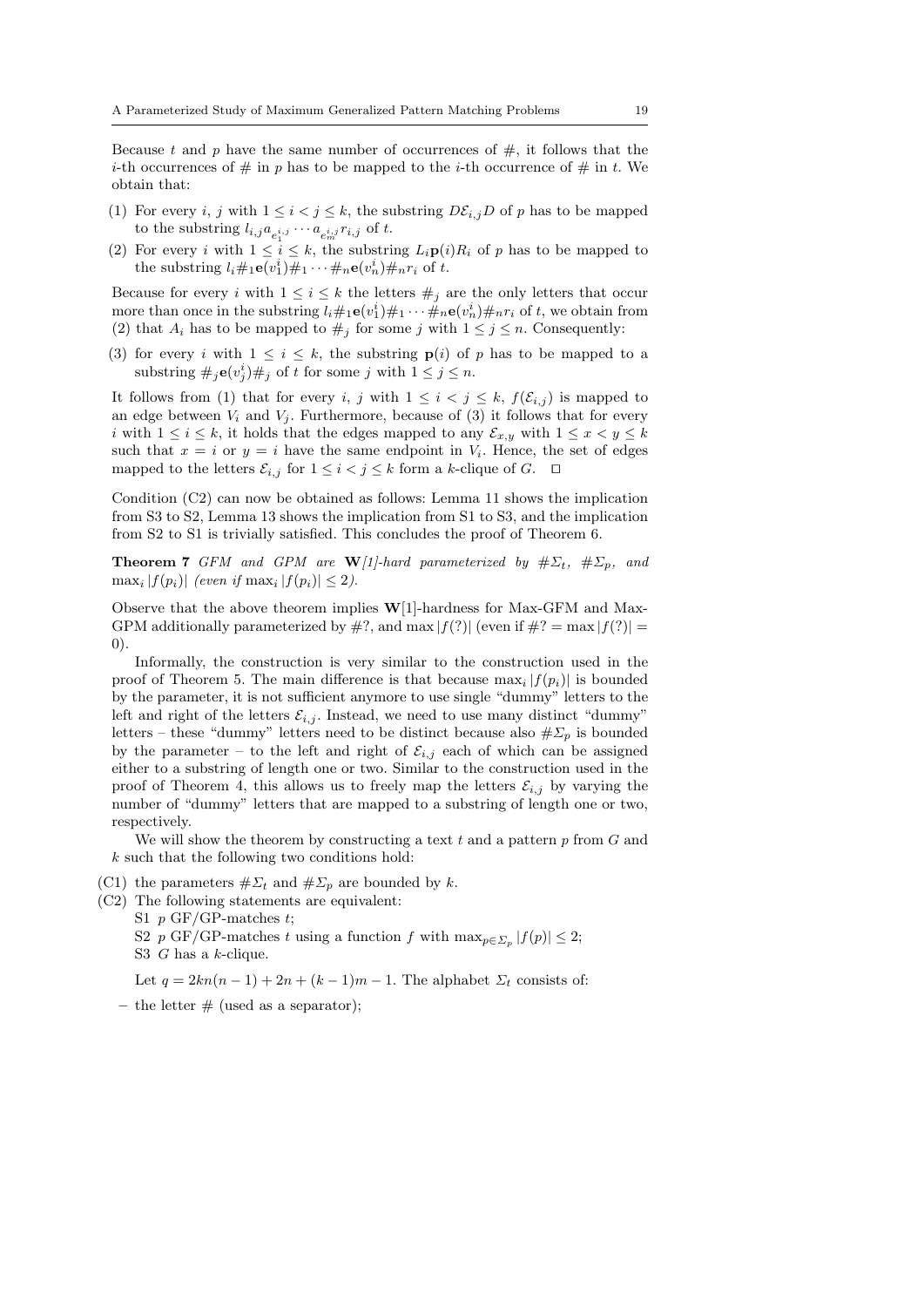- the letter  $\#_i$  for every  $1 \leq i \leq n$  (used as a separator);
- the letters  $l_x^{i,j}$  and  $r_x^{i,j}$  for every  $1 \leq i < j \leq k$  and  $1 \leq x \leq m-1$  (used as dummy letters allowing to choose an edge between  $V_i$  and  $V_j$ );
- − the letters  $l_x^{v,j}$  and  $r_x^{v,j}$  for every  $v \in V_i$ ,  $1 \le j \le k$ , and  $1 \le x \le n-1$ , where  $1 \leq i \leq k$  and  $j \neq i$  (used as dummy letters allowing to an endpoint of an edge incident to  $v$  in  $V_i$ );
- − the letters  $l_x^i$  and  $r_x^i$  for every  $1 \leq i \leq k$  and  $1 \leq x \leq q$  (used as dummy letters allowing to choose a vertex in  $V_i$ ;
- − the letter  $e^{i,j}_x$  for every  $1 \leq i < j \leq k$  and  $1 \leq x \leq m$  (representing the edges of  $G$ ).

The alphabet  $\Sigma_p$  consists of:

- the letter  $#$  (used as a separator);
- − the letters  $L_x^{i,j}$  and  $R_x^{i,j}$  for every  $1 \leq i < j \leq k$  and  $1 \leq x \leq m-1$  (used as placeholders allowing to choose an edge between  $V_i$  and  $V_j$ );
- − the letters  $\mathcal{L}_x^{i,j}$  and  $\mathcal{R}_x^{i,j}$  for every  $1 \leq i,j \leq k$  with  $i \neq j$ , and  $1 \leq x \leq n-1$ (used as placeholders allowing to verify an edge between  $V_i$  and  $V_j$ );
- − the letters  $\mathbb{L}^i_x$  and  $\mathbb{R}^i_x$  for every  $1 \leq i \leq k$  and  $1 \leq x \leq q$  (used as placeholders allowing to verify that the edges chosen incident to  $V_i$  have the same endpoint);
- the letter  $\mathcal{E}_{i,j}$  for every  $1 \leq i < j \leq k$  (holds the chosen edge between  $V_i$  and  $V_i$ ;
- the letter  $A_i$  for every  $1 \leq i \leq n$  (used as separators).

Furthermore, for a vertex  $v \in V(G)$  and i with  $1 \leq i \leq k$ , we write  $e(v, i)$  to denote the text  $el(E_i(v))$ , where  $el(E')$  (for a set of edges  $E'$ ) is a list of all the letters in  $\Sigma_t$  that correspond to the edges in  $E'$ .

We first define the following preliminary text and pattern strings. For  $i$  and  $j$ with  $1 \leq i < j \leq k$ , we denote by  $\mathbf{t}(i, j)$  the text:

 $\text{enu}(l^{i,j}, m-1)\text{enu}(e^{i,j},m)\text{enu}(r^{i,j},m-1)$ . Then,  $t_1$  is the text:

$$
\begin{aligned} \# \mathbf{t}(1,2) \# \cdots \# \mathbf{t}(1,k) \\ \# \mathbf{t}(2,3) \# \cdots \# \mathbf{t}(2,k) \\ \cdots \\ \# \mathbf{t}(k-1,k) \# \end{aligned}
$$

For a vertex  $v \in V_i$ , and j with  $1 \leq j \leq k$ , we denote by  $\mathbf{t}(v, j)$  the text **enu**( $l^{v,j}$ ,  $n-1$ )**e**( $v, j$ )**enu**( $r^{v,j}$ ,  $n-1$ ) if  $j \neq i$  and the empty text if  $j = i$ . Furthermore, we denote by  $\mathbf{t}(v)$  the text  $\mathbf{t}(v, 1) \cdots \mathbf{t}(v, k)$ . Let  $t_2$  be the text:

enu(l 1 , q)#1t(v 1 <sup>1</sup>)#<sup>1</sup> · · · #nt(v 1 <sup>n</sup>)#nenu(r 1 , q) #enu(l 2 , q)#1t(v 2 <sup>1</sup>)#<sup>1</sup> · · · #nt(v 2 <sup>n</sup>)#nenu(r 2 , q) · · · #enu(l k , q)#1t(v k <sup>1</sup> )#<sup>1</sup> · · · #nt(v k <sup>n</sup>)#nenu(r k , q)

For i and j with  $1 \leq i < j \leq k$ , we denote by  $p(i, j)$  the pattern  $\text{enu}(L^{i,j}, m-1)\mathcal{E}_{i,j}\text{enu}(R^{i,j}, m-1)$ . Let  $p_1$  be the pattern:

$$
\# \mathbf{p}(1,2) \# \dots \# \mathbf{p}(1,k) \n\# \mathbf{p}(2,3) \# \dots \# \mathbf{p}(2,k) \n\vdots \n\# \mathbf{p}(k-1,k) \#
$$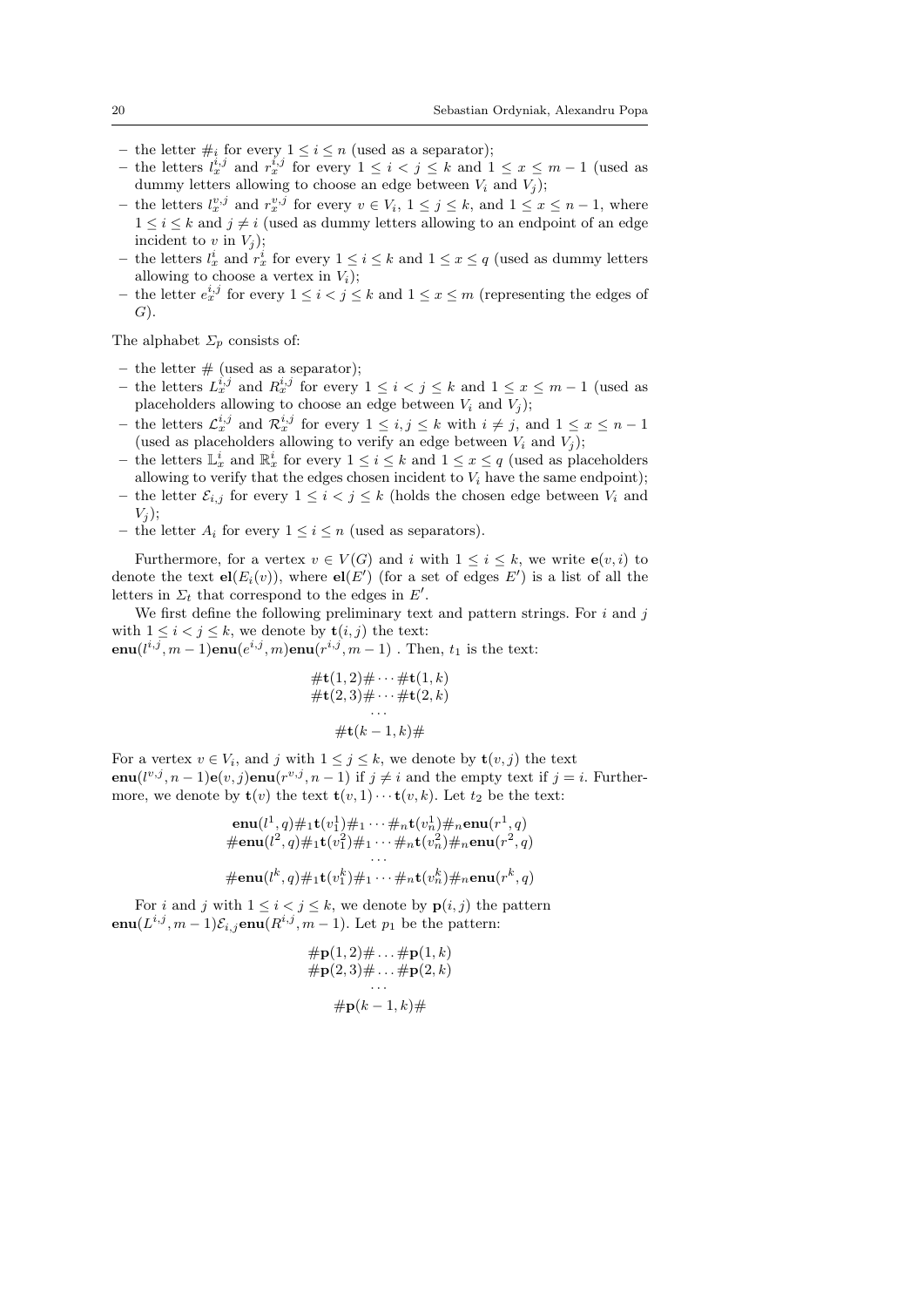For i, j with  $1 \le i, j \le k$ , let  $I(i, j)$  be the letter  $\mathcal{E}_{i,j}$  if  $i < j$ , the letter  $\mathcal{E}_{j,i}$ if  $i > j$  and the empty string if  $i = j$ . Furthermore, let  $\mathbf{pe}(i, j)$  be the pattern  $\text{enu}(\mathcal{L}^{i,j}, n-1)I(i,j)\text{enu}(\mathcal{R}^{i,j}, n-1)$  if  $i \neq j$  and the empty pattern otherwise. Let  $p_2$  be the pattern:

$$
\begin{aligned}\n&\mathbf{enu}(\mathbb{L}^1, q)A_1\mathbf{pe}(1, 1)\mathbf{pe}(1, 2)\cdots\mathbf{pe}(1, k)A_1\mathbf{enu}(\mathbb{R}^1, q) \\
&\# \mathbf{enu}(\mathbb{L}^2, q)A_2\mathbf{pe}(2, 1)\mathbf{pe}(2, 2)\cdots\mathbf{pe}(2, k)A_2\mathbf{enu}(\mathbb{R}^2, q) \\
&\cdots \\
&\# \mathbf{enu}(\mathbb{L}^k, q)A_k\mathbf{pe}(k, 1)\mathbf{pe}(k, 2)\cdots\mathbf{pe}(k, k)A_k\mathbf{enu}(\mathbb{R}^k, q)\n\end{aligned}
$$

We also define  $t_0$  to be the text  $\#\#$  and  $p_0$  to be the pattern  $\#\#$ . Then, t is the concatenation of  $t_0$ ,  $t_1$  and  $t_2$  and p is a concatenation of  $p_0$ ,  $p_1$  and  $p_2$ .

The role of the texts  $t_0$ ,  $t_1$ ,  $t_2$  and the patterns  $p_0$ ,  $p_1$ ,  $p_2$  is very similar to the role they played in the proof of Theorem 5. That is the text  $t_0$  and the pattern  $p_0$  ensure that the pattern letter  $#$  has to be mapped to the text letter #. Furthermore, the text  $t_1$  and the pattern  $p_1$  ensure that for every i and j with  $1 \leq i < j \leq k$ , the pattern letter  $\mathcal{E}_{i,j}$  is mapped to a text letter  $a_e$ , where  $e \in E_{i,j}$ , and hence is mapped to a text corresponding to an edge in  $E_{i,j}$ . Finally, the text  $t_2$ and the pattern  $p_2$  ensure that for every i with  $1 \le i \le k$ , all edges corresponding to the text mapped to any  $\mathcal{E}_{i,j}$  with  $j \neq i$  have the same endpoint in  $V_i$ . Together this means that the set of edges corresponding to the text mapped to the letters  $\mathcal{E}_{i,j}$  forms a k-clique of G.

This completes the construction of  $t$  and  $p$ . Clearly,  $t$  and  $p$  can be constructed from G and k in fpt-time (even polynomial time). Furthermore, because  $\# \Sigma_t =$  $\binom{k}{2} + k + 2$ ,  $|\# \Sigma_p| = \binom{k}{2} + k + 2$ , condition (C1) is satisfied. To show the remaining condition (C2) we need the following intermediate lemmas.

Lemma 14 *If* G *has a* k*-clique then* p *GF/GP-matches* t *using a function* f *with*  $\max_{p \in \Sigma_p} |f(p)| \leq 2.$ 

*Proof* Because every GP-matching is also a GF-matching, it is sufficient to show that  $p$  GP-matches to  $t$ .

Let  $\{v^1_{h_1}, \ldots, v^k_{h_k}\}$  be the vertices and  $\{e^{i,j}_{h_{i,j}} \mid 1 \leq i < j \leq k\}$  be the edges of a k-clique of G with  $1 \leq h_j \leq n$  and  $1 \leq h_{i,j} \leq m$  for every i and j with  $1 \leq i < j \leq k$ .

We first give the GP-matching function f for the letters in  $\Sigma_p$  that occur more than once in p as follows: We set  $f(\#)=\#$ ,  $f(\mathcal{E}_{i,j})=e_{h_{i,j}}^{i,j}$ , and  $f(A_i)=\#_{h_i}$ , for every *i* and *j* with  $1 \leq i < j \leq k$ . Informally, we will map the remaining letters in  $\Sigma_p$  to substrings of t of length between 1 and 2 in such a way that the occurrences of the letters  $\#$ ,  $\mathcal{E}_{i,j}$ , and  $A_i$  are placed over the right positions in the text t. More formally, we define f for the remaining letters in  $\Sigma_p$  as follows:

- For every  $1 \leq i < j \leq k$ , we define  $f(L_x^{i,j})$  in such a way that  $|f(L_x^{i,j})| = 2$  for every  $1 \le x \le h_{i,j} - 1$  and  $|f(L_x^{i,j})| = 1$  for every  $h_{i,j} - 1 < x \le m - 1$ .
- For every  $1 \leq i < j \leq k$ , we define  $f(R_x^{i,j})$  in such a way that  $|f(R_x^{i,j})| = 1$  for every  $1 \le x \le h_{i,j} + 1$  and  $|f(L_x^{i,j})| = 2$  for every  $h_{i,j} + 1 < x \le m - 1$ .
- For every  $1 \leq i, j \leq k$  with  $i \neq j$ , we define  $f(L_x^{i,j})$  in such a way that  $f(L_x^{i,j}) = 2$ for every  $1 \le x \le s-1$ , where s is the position of  $e_{h_{i,j}}^{i,j}$  in  $t(v_{h_i}, j)$  and  $f(\mathcal{L}_x^{i,j}) = 1$ for every  $s < x \leq n - 1$ .
- For every  $1 \le i, j \le k$  with  $i \ne j$ , we define  $f(\mathcal{R}_x^{i,j})$  in such a way that  $f(\mathcal{R}_x^{i,j}) =$ 1 for every  $1 \leq x \leq s+1$ , where s is the position of  $e_{h_{i,j}}^{i,j}$  in  $t(v_{h_i}, j)$  and  $f(\mathcal{R}_x^{i,j}) = 1$  for every  $s + 1 < x \leq n - 1$ .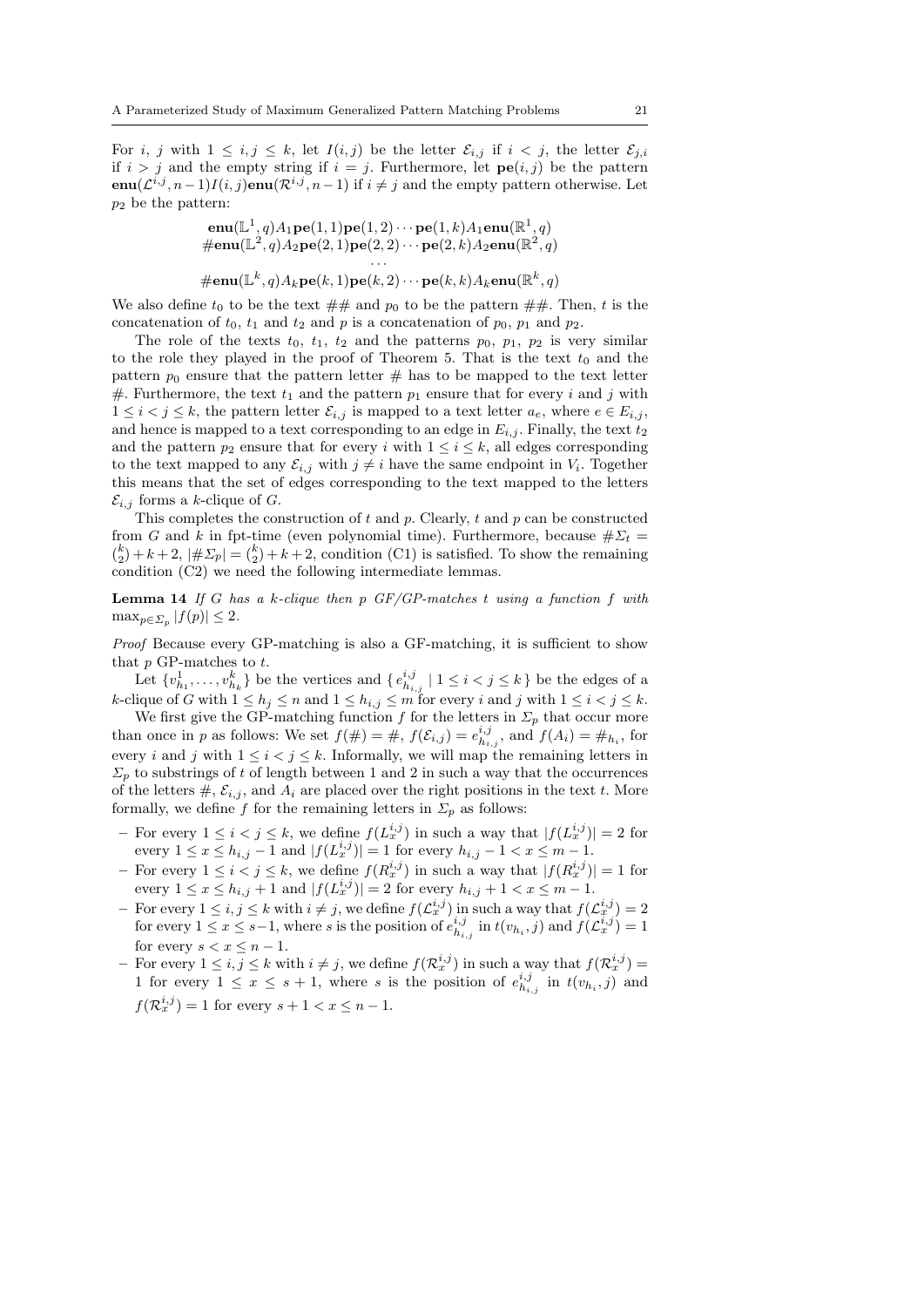- For every  $1 \leq i \leq k$ , we define  $f(\mathbb{L}^i_l)$  in such a way that  $|f(\mathbb{L}^i_l)| = 2$  for every  $1 \leq$  $l \leq s-1$ , where s is position of  $\#_{h_i}$  in the substring  $\#_1 \mathbf{t}(v_1^i) \#_1 \cdots \#_n \mathbf{t}(v_n^i) \#_n$ of t and  $|f(\mathbb{L}_x^i)| = 1$  for every  $s < x \leq q$ .
- $-$  For every  $1 \leq i \leq k$ , we define  $f(\mathbb{R}^i_x)$  in such a way that  $|f(\mathbb{R}^i_x)| = 1$  for every  $1 \leq$  $x \leq s+1$ , where s is position of  $\#_{h_i}$  in the substring  $\#_1 \mathbf{t}(v_1^i) \#_1 \cdots \#_n \mathbf{t}(v_n^i) \#_n$ of t and  $|f(\mathbb{R}^i_x)| = 2$  for every  $s + 1 < x \leq q$ .

Observe because f maps each of the letters  $L_x^{i,j}$ ,  $R_x^{i,j}$ ,  $\mathcal{L}_x^{i,j}$ ,  $\mathcal{R}_x^{i,j}$ ,  $\mathbb{L}_x^i$ , and  $\mathbb{R}_x^i$  to a substring of t containing a letter that occurs only once in t, i.e., the letters  $l_x^{i,j}$ ,  $r_x^{i,j}, l_x^{v,j}, r_x^{v,j}, l^i$ , and  $r^i$ , respectively, and the mappings for  $\#$ ,  $\mathcal{E}_{i,j}$ , and  $A_i$  are obviously pairwise distinct, we obtain that  $f$  is injective. It is now straightforward to check that f GP-matches p to t and  $\max_{p \in \Sigma_p} |f(p)| \leq 2$ , as required.  $\Box$ 

Lemma 15 *If* p *GF/GP-matches* t*, then* G *has a* k*-clique.*

*Proof* Because every GP-matching is also a GF-matching, it is sufficient to show the statement given a GF-matching of  $p$  to  $t$ .

Let f be the function that GF-matches p to t. We first show that  $f(\#)=\#$ . Suppose for a contradiction that  $f(\#) \neq \#$  Because t and p start with  $\# \#$  it follows that  $f(\#)$  is a string that starts with  $\##$ . However, t does not contain any other occurrence of the string  $\#\#$  and hence the remaining occurrences of  $\#$  in p cannot be matched by f.

Because t and p have the same number of occurrences of  $\#$ , it follows that the *i*-th occurrences of  $\#$  in p has to be mapped to the *i*-th occurrence of  $\#$  in t. We obtain that:

- (1) for every i, j with  $1 \leq i < j \leq k$ , the substring  $p(i, j)$  of p has to be mapped to the substring  $t(i, j)$  of t.
- (2) for every i with  $1 \leq i \leq k$ , the substring:

$$
\mathbf{enu}(\mathbb{L}^i,q)A_i \mathbf{pe}(i,1) \cdots \mathbf{pe}(i,k)A_i \mathbf{enu}(\mathbb{R}^i,q)
$$

of  $p$  has to be mapped to the substring:

$$
\mathbf{enu}(l^i,q)\#_1\mathbf{t}(v_1^i)\#_1\cdots\#_n\mathbf{t}(v_n^i)\#_n\mathbf{enu}(r^i,q)
$$

of t.

Because for every i with  $1 \leq i \leq k$  the letters  $\#_j$  are the only letters that occur more than once in the substring  $\mathbf{enu}(l^i, q) \#_1 \mathbf{t}(v_1^i) \#_1 \cdots \#_n \mathbf{t}(v_n^i) \#_n \mathbf{enu}(r^i, q)$  of t, we obtain that  $A_i$  has to be mapped to  $\#_i$  for some j with  $1 \leq j \leq n$ . Consequently:

(3) for every i with  $1 \leq i \leq k$ , the substring  $A_i \mathbf{pe}(i,1) \cdots \mathbf{pe}(i,k) A_i$  of p has to be mapped to a substring  $\#_j \mathbf{t}(v_j^i) \#_j$  of t for some j with  $1 \leq j \leq n$ .

It follows from (1) that for every i, j with  $1 \leq i < j \leq k$ , the function f maps  $\mathcal{E}_{i,j}$ to edges between  $V_i$  and  $V_j$ . We show next that f maps  $\mathcal{E}_{i,j}$  to exactly one edge between  $V_i$  and  $V_j$ . Assume not, then there are two edges mapped to  $\mathcal{E}_{i,j}$  via f that have different endpoints in  $V_i$  or  $V_j$ . W.l.o.g. suppose that the former is the case, i.e., there are two edges e and  $e'$  contained in  $f(\mathcal{E}_{i,j})$  with distinct endpoints in  $V_i$  and let x with  $1 \leq x \leq n$  be such that according to (3) the substring  $A_i \mathbf{pe}(i,1) \cdots \mathbf{pe}(i,k) A_i$  of p is mapped to the substring  $\#_x \mathbf{t}(v_x^i) \#_x$  of t. Because  $#_x \mathbf{t}(v_x^i) \#_x$  contains only edges incident to the vertex  $v_x^i$  in  $V_i$  one of the two edges e or  $e'$  is not contained in  $\#_x \mathbf{t}(v_x^i) \#_x$  and hence the substring  $A_i \mathbf{pe}(i,1) \cdots \mathbf{pe}(i,k) A_i$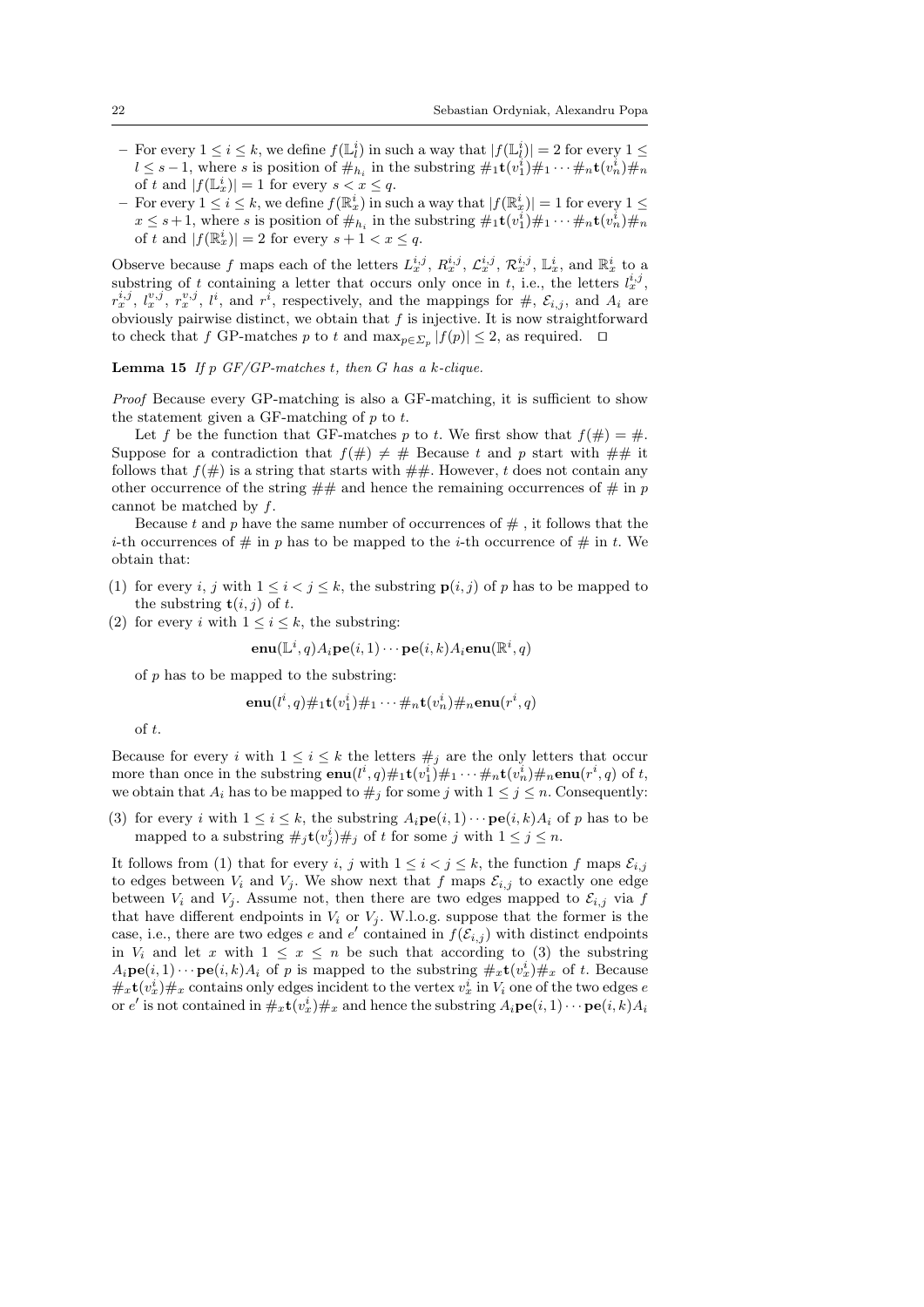(which contains  $\mathcal{E}_{i,j}$ ) cannot be mapped to  $\#_x \mathbf{t}(v_x^i) \#_x$  contradicting (3). This shows that f maps  $\mathcal{E}_{i,j}$  to exactly one edge between  $V_i$  and  $V_j$ . Because of (3) it follows that for every i with  $1 \leq i \leq k$ , it holds that the edges mapped to any  $\mathcal{E}_{y,z}$ with  $1 \leq y < z \leq k$  such that  $y = i$  or  $z = i$  have the same endpoint in  $V_i$ . Hence, the set of edges mapped to all the letters  $\mathcal{E}_{i,j}$  for  $1 \leq i < j \leq k$  form a k-clique of G. ⊓⊔

Condition (C2) can now be obtained as follows: Lemma 14 shows the implication from S3 to S2, Lemma 15 shows the implication from S1 to S3, and the implication from S2 to S1 is trivially satisfied. This concludes the proof of Theorem 7.

#### Acknowledgments

Sebastian Ordyniak acknowledges support from the Employment of Newly Graduated Doctors of Science for Scientific Excellence (CZ.1.07/2.3.00/30.0009).

#### References

- 1. Amihood Amir and Igor Nor. Generalized function matching. Journal of Discrete Algorithms, 5(3):514–523, 2007.
- 2. Dana Angluin. Finding patterns common to a set of strings (extended abstract). In Proceedings of the 11h Annual ACM Symposium on Theory of Computing, April 30 - May 2, 1979, Atlanta, Georgia, USA, pages 130–141, 1979.
- 3. Dana Angluin. Finding patterns common to a set of strings. Journal of Computer and System Sciences, 21(1):46 – 62, 1980.
- 4. Rapha¨el Clifford, Aram W. Harrow, Alexandru Popa, and Benjamin Sach. Generalised matching. In Jussi Karlgren, Jorma Tarhio, and Heikki Hyyrö, editors, String Processing and Information Retrieval, 16th International Symposium, SPIRE 2009, Saariselkä, Finland, August 25-27, 2009, Proceedings, volume 5721 of Lecture Notes in Computer Science, pages 295–301. Springer, 2009.
- 5. Raphaël Clifford and Alexandru Popa. (In)approximability results for pattern matching problems. In Jan Holub and Jan Zd´arek, editors, Proceedings of the Prague Stringology Conference 2010, Prague, Czech Republic, August 30 - September 1, 2010, pages 52– 62. Prague Stringology Club, Department of Theoretical Computer Science, Faculty of Information Technology, Czech Technical University in Prague, 2010.
- 6. Rodney G. Downey and Michael R. Fellows. Parameterized Complexity. Monographs in Computer Science. Springer Verlag, New York, 1999.
- 7. Andrzej Ehrenfreucht and Grzegorz Rozenberg. Finding a homomorphism between two words in np-complete. Information Processing Letters, 9(2):86 – 88, 1979.
- 8. Henning Fernau and Markus L. Schmid. Pattern matching with variables: A multivariate complexity analysis. Information and Computation, 2015.
- 9. Henning Fernau, Markus L. Schmid, and Yngve Villanger. On the parameterised complexity of string morphism problems. In Anil Seth and Nisheeth K. Vishnoi, editors, IARCS Annual Conference on Foundations of Software Technology and Theoretical Computer Science, FSTTCS 2013, December 12-14, 2013, Guwahati, India, volume 24 of LIPIcs, pages 55–66. Schloss Dagstuhl - Leibniz-Zentrum fuer Informatik, 2013.
- 10. Jörg Flum and Martin Grohe. Parameterized Complexity Theory, volume XIV of Texts in Theoretical Computer Science. An EATCS Series. Springer Verlag, Berlin, 2006.
- 11. Dominik D. Freydenberger, Daniel Reidenbach, and Johannes C. Schneider. Unambiguous morphic images of strings. International Journal of Foundations of Computer Science, 17(3):601–628, 2006.
- 12. Tao Jiang, Efim Kinber, Arto Salomaa, Kai Salomaa, and Sheng Yu. Pattern languages with and without erasing. International Journal of Computer Mathematics, 50(3-4):147– 163, 1994.